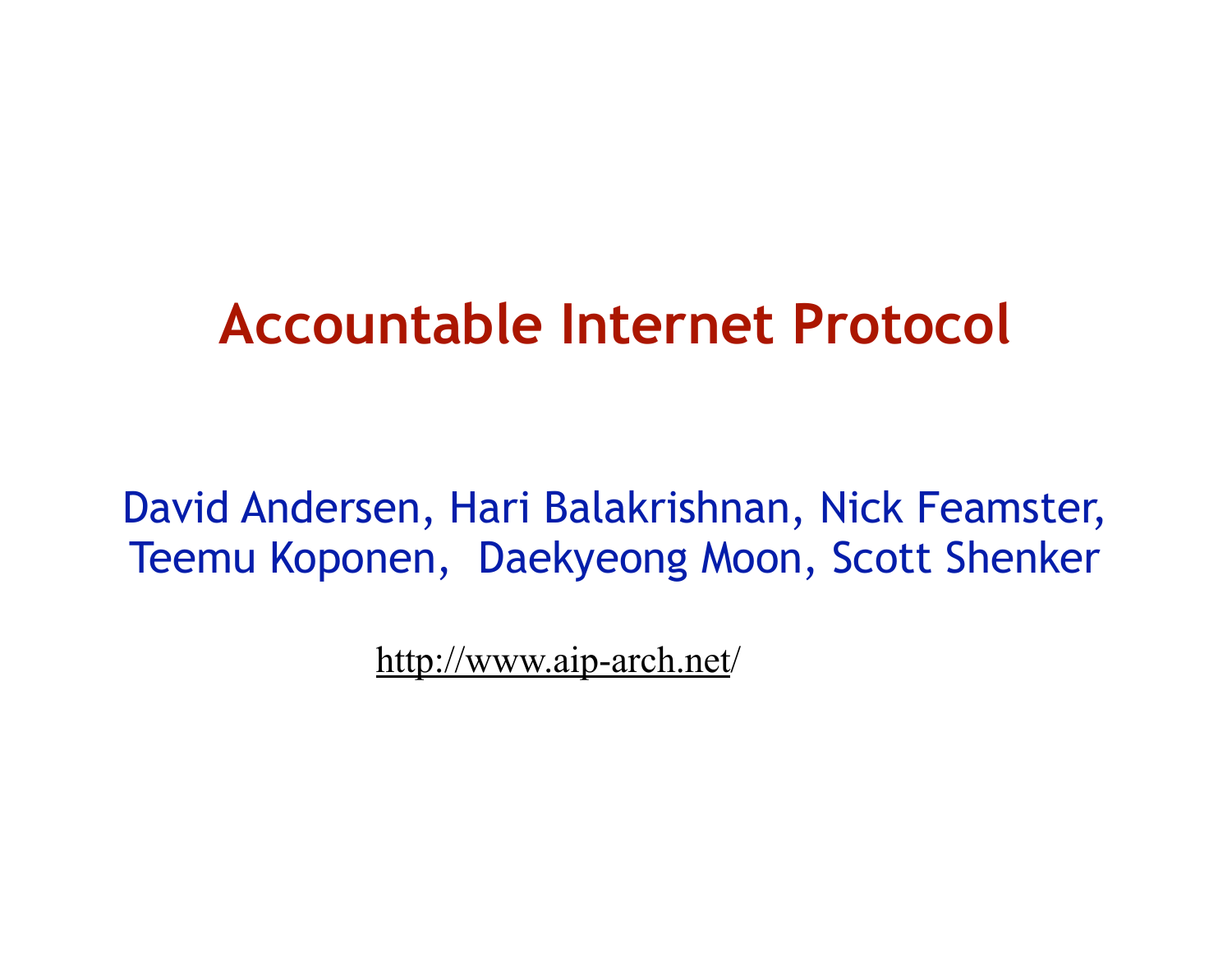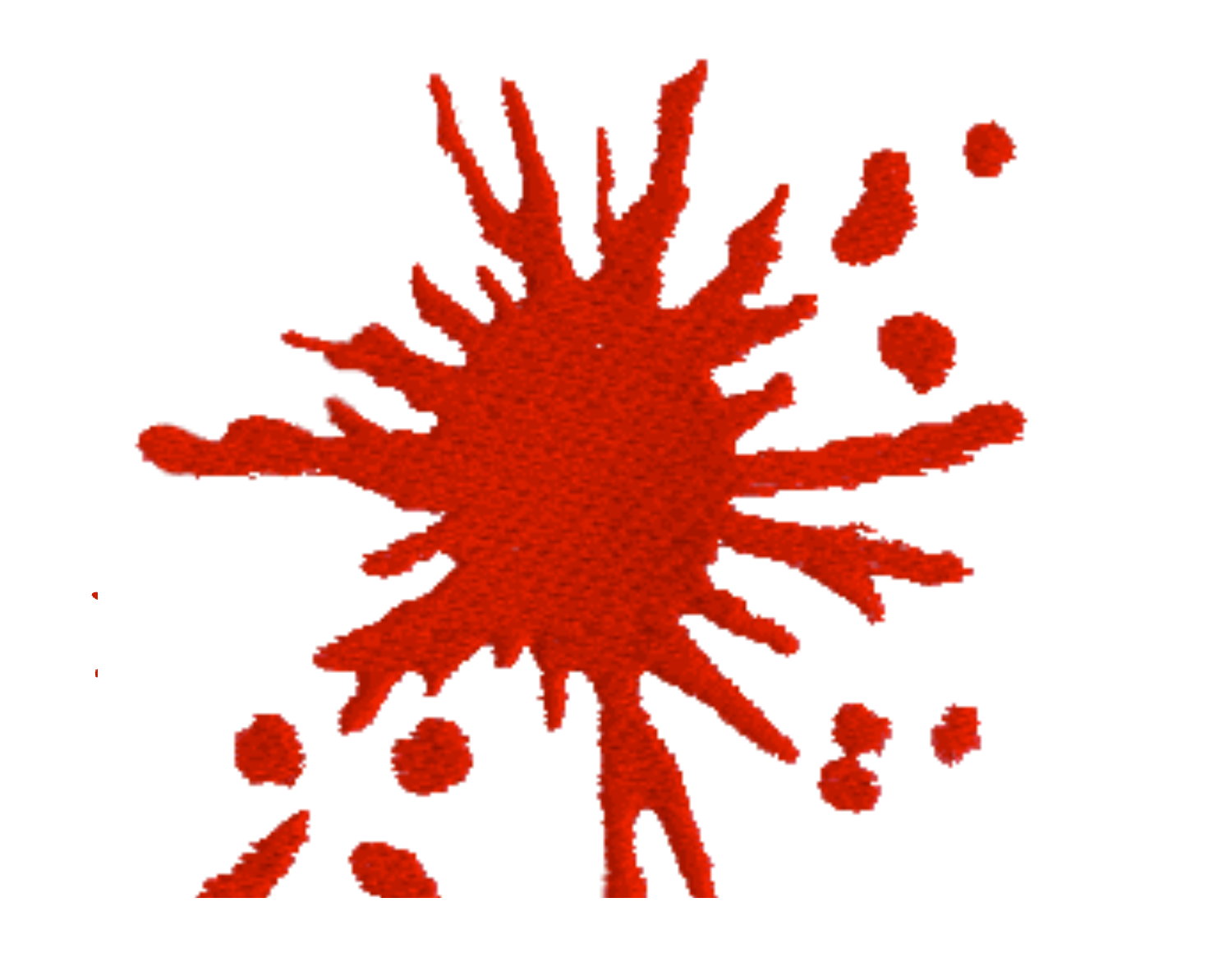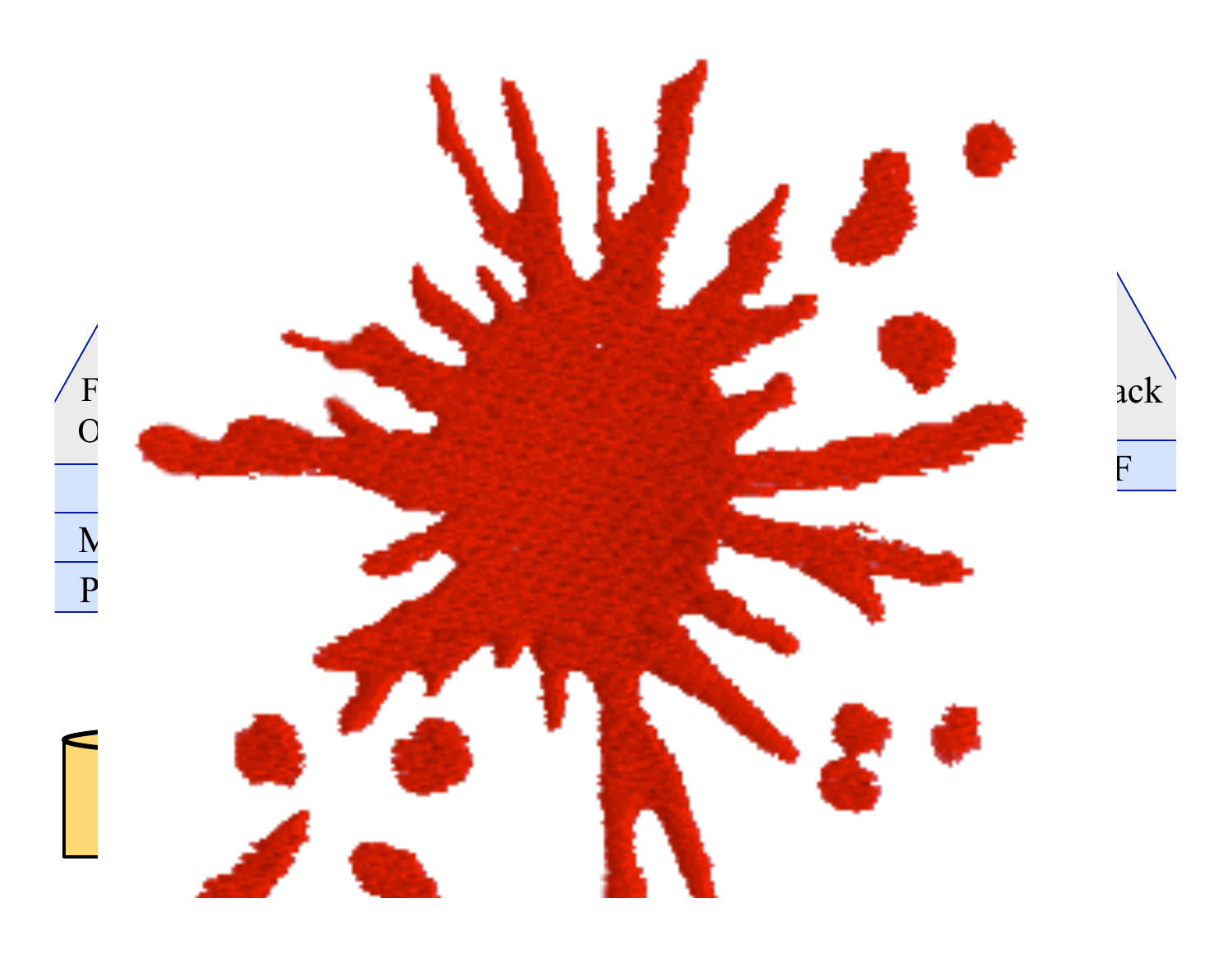#### **Drawbacks (a sampler)**

- **• Complicated Mechanisms**
	- Many details to circumvent IP weaknesses
- **• External Sources of Trust**
	- Trusted certificate authorities (e.g., SBGP)
- **• Operator Vigilance**
	- Semi-manual configuration (e.g., filters, registries)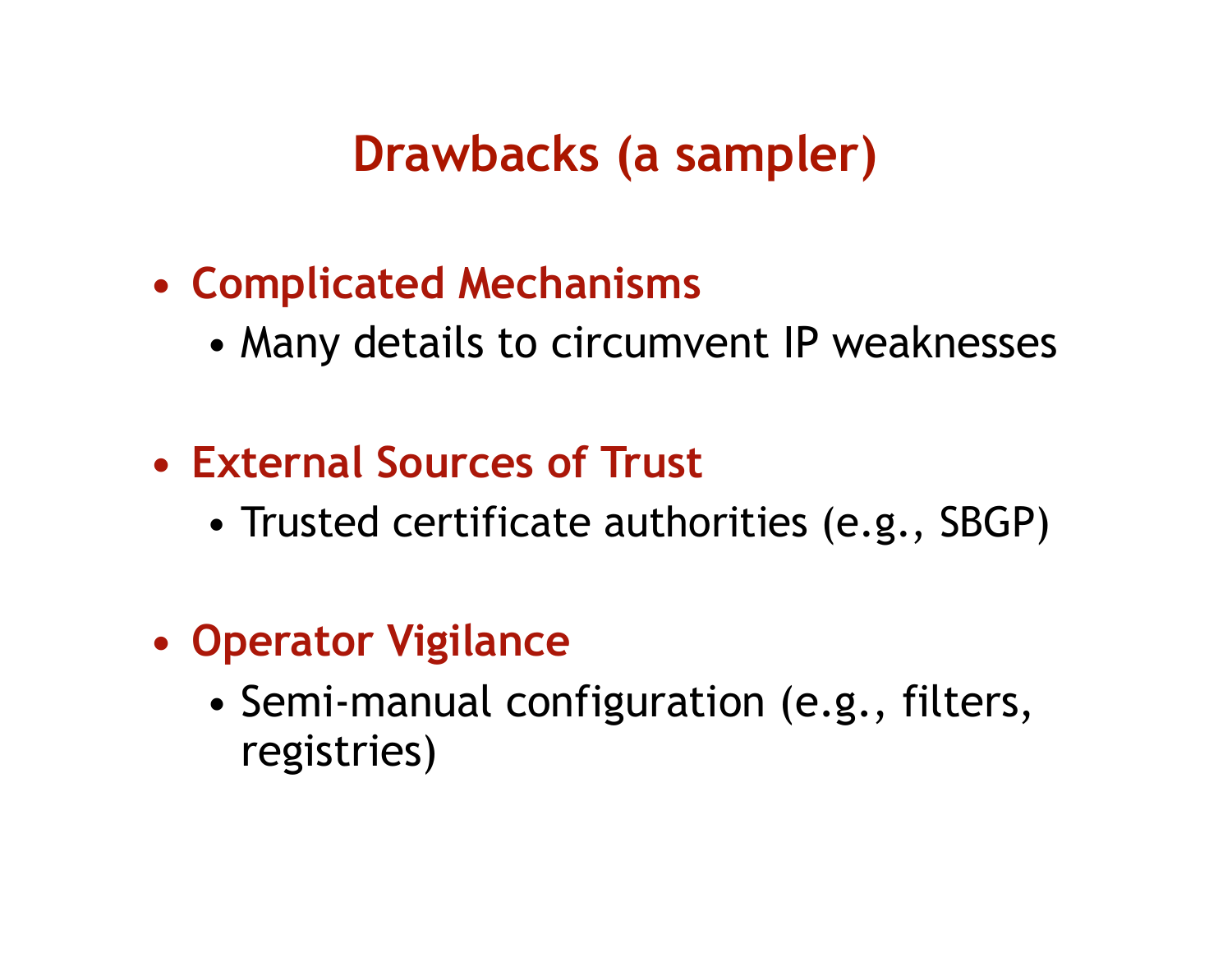#### **IP Layer Names Don't Have Secure Bindings**

- Three kinds of IP layer names: IP address, IP prefix, AS number
- No secure binding of host to its IP addresses
- No secure binding of AS number to its IP prefixes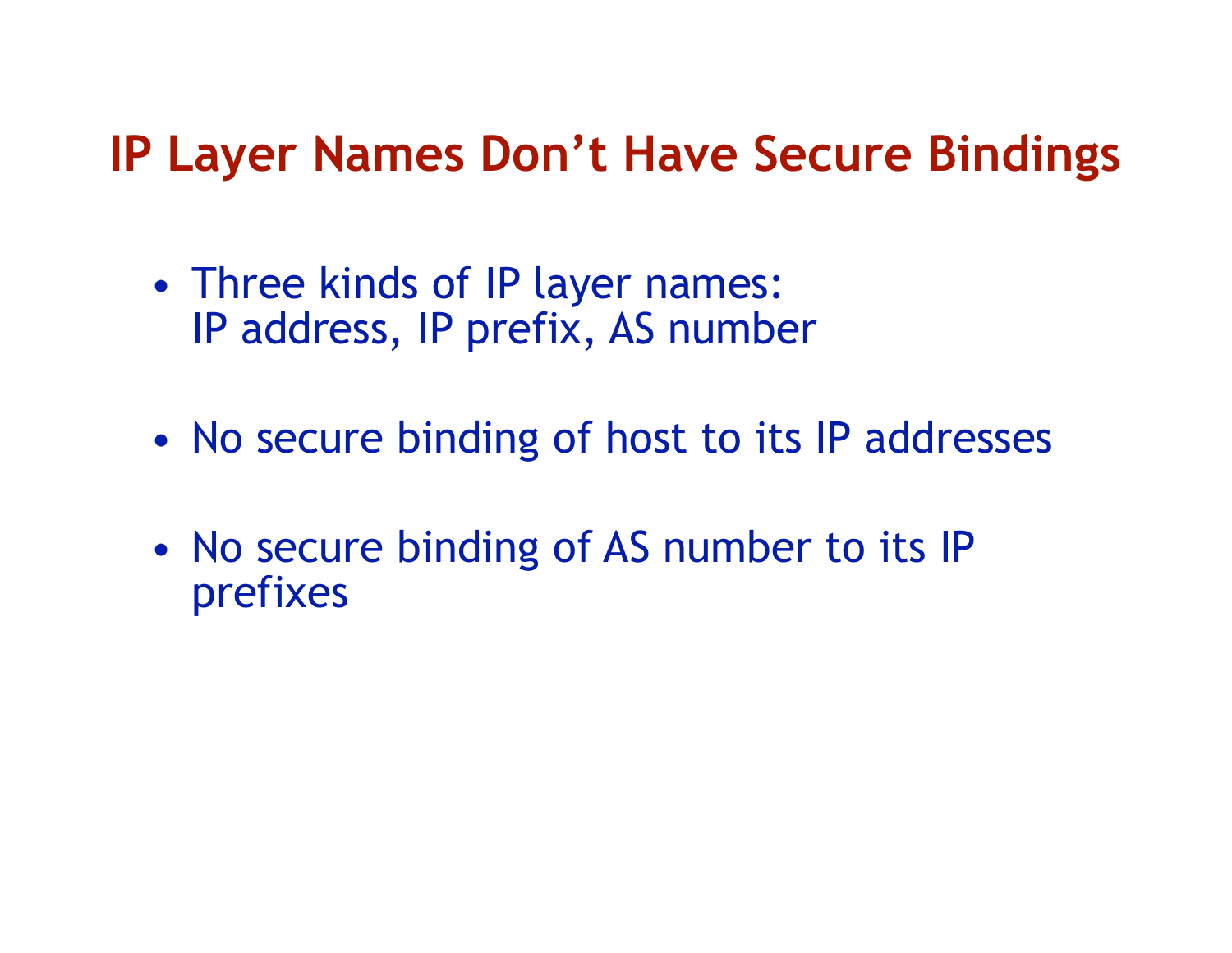### **Accountability**

• Many problems easier to solve with *network-layer accountability:*

Ability to associate a principal with a message

• There's a way to make accountability intrinsic

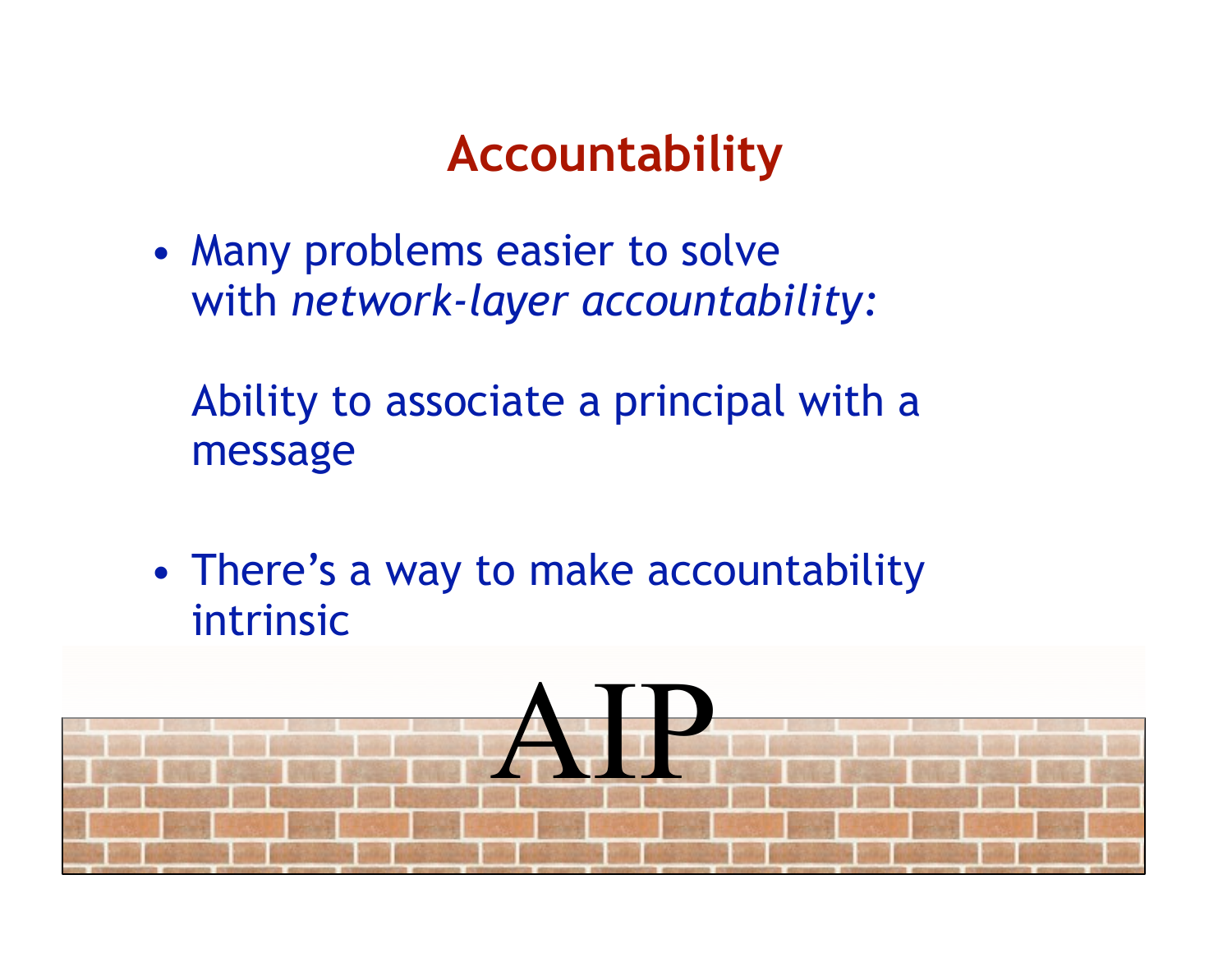# **How?**

- Key idea: New addressing scheme for networks and hosts
- Addresses are self-certifying
- Simple protocols that use properties of addressing scheme as foundation
	- Anti-spoofing, secure routing, DDoS shut-off, etc.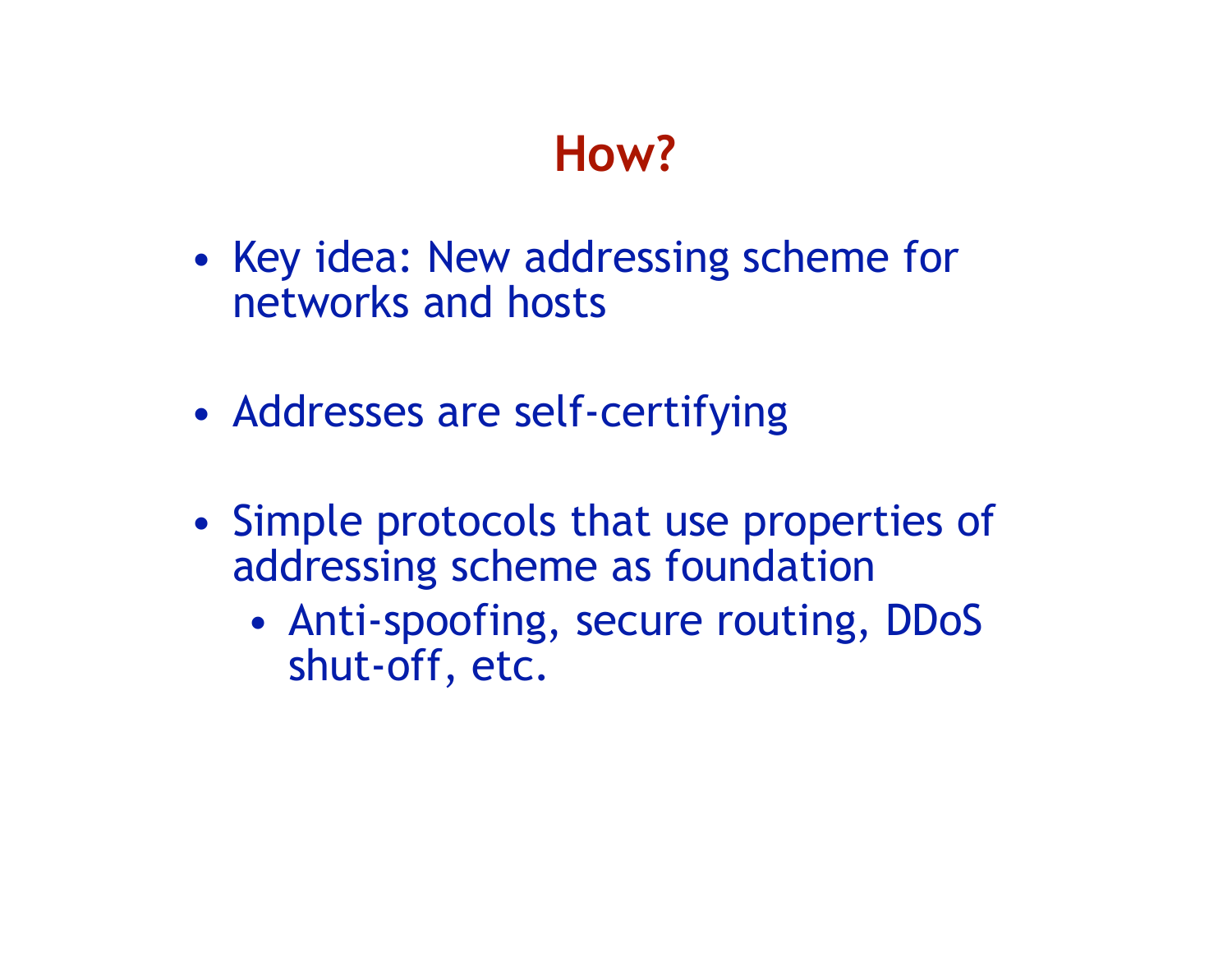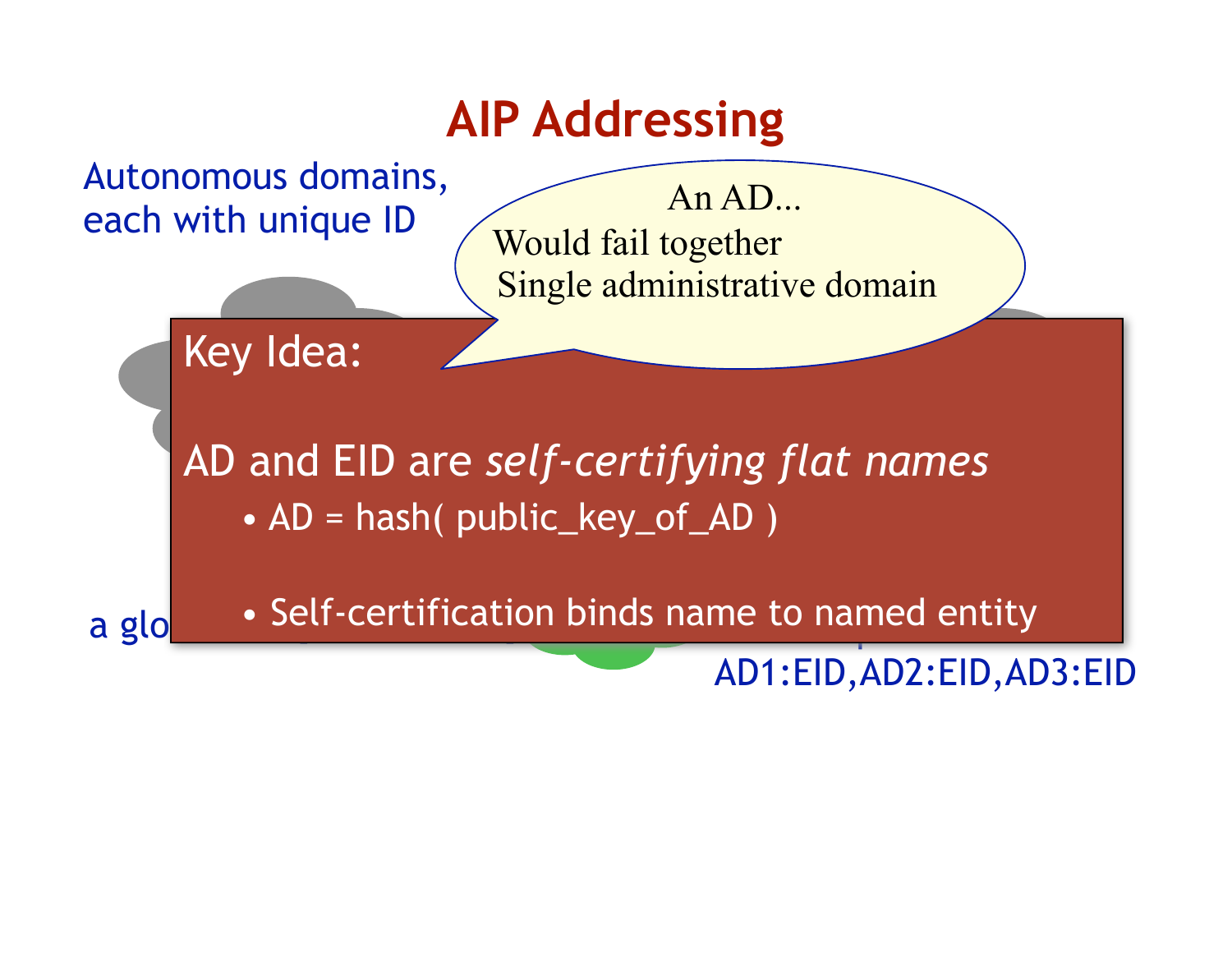

Inter-AD routing & forwarding: AD #s only.

Intra-AD routing disseminates EIDs.

Many routing protocols possible - derive security from AIP self-certification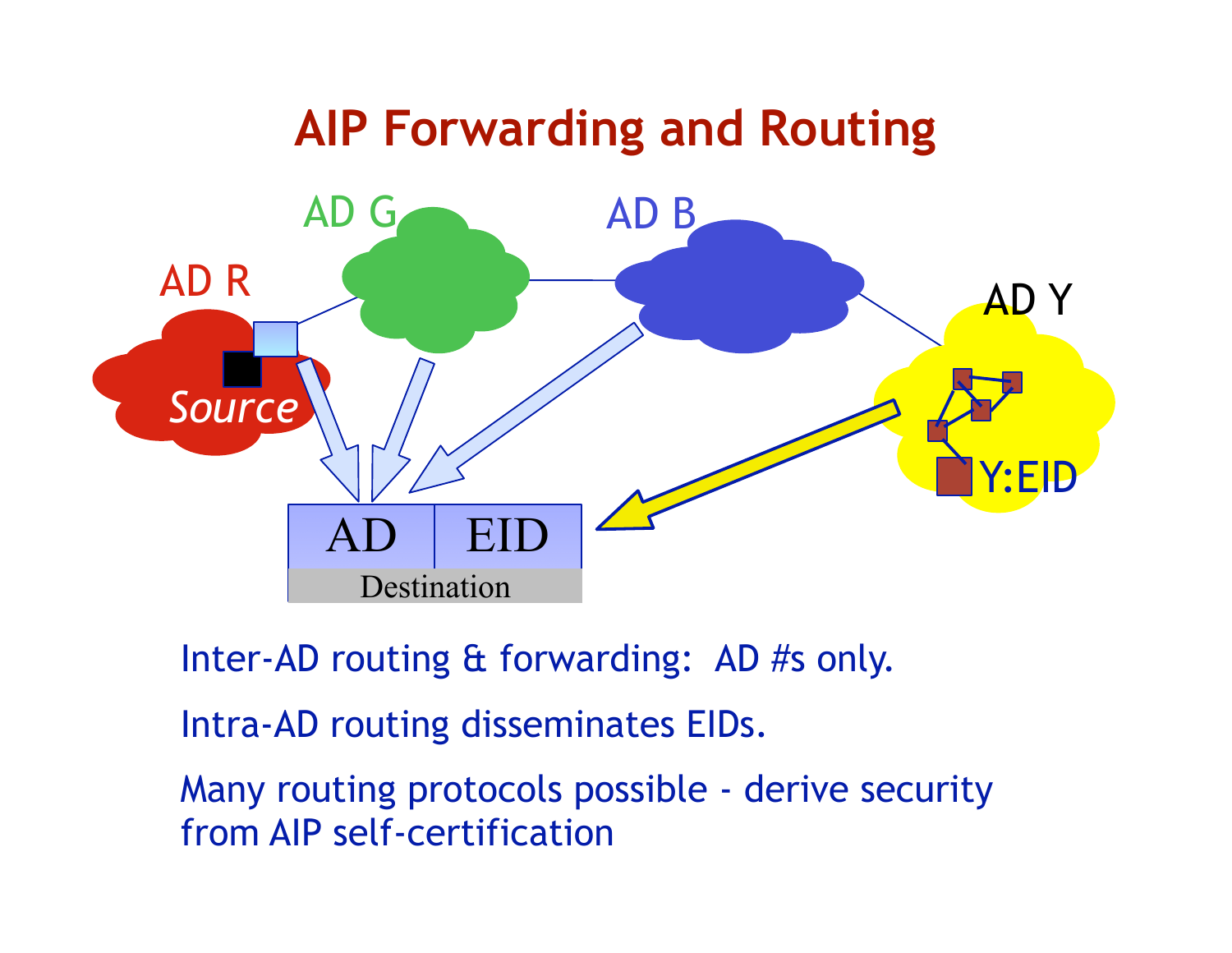# **Roadmap**

- Uses
	- **• Secure Routing**
	- **• Anti-Spoofing**
	- **• Shut-Off Packets**
- Concerns
	- **Scalability**
	- Key Management
	- Traffic Engineering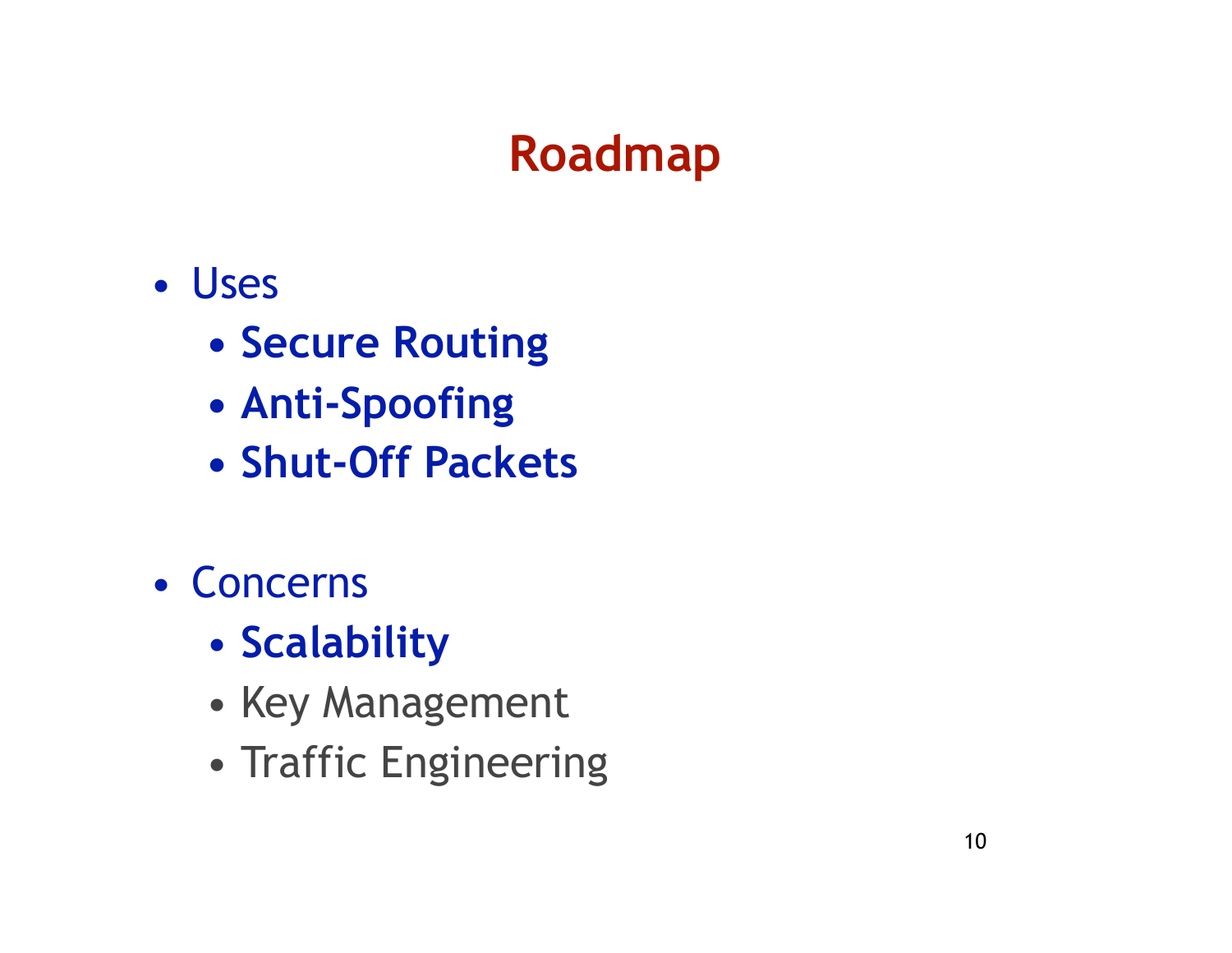# **Secure Routing with AIP (for BGP)**

- *Origin authentication*: prefix originated by AS X actually belongs to X
- *Path authentication*: accuracy of AS path
- S-BGP requires external infrastructures





- In past, registries notoriously inaccurate

✓ With AIP: ADs exchange pub keys via BGP messages ✓ Origin auth automatic: ADs *are* keys! ✓ Path auth: Just like S-BGP, but no PKI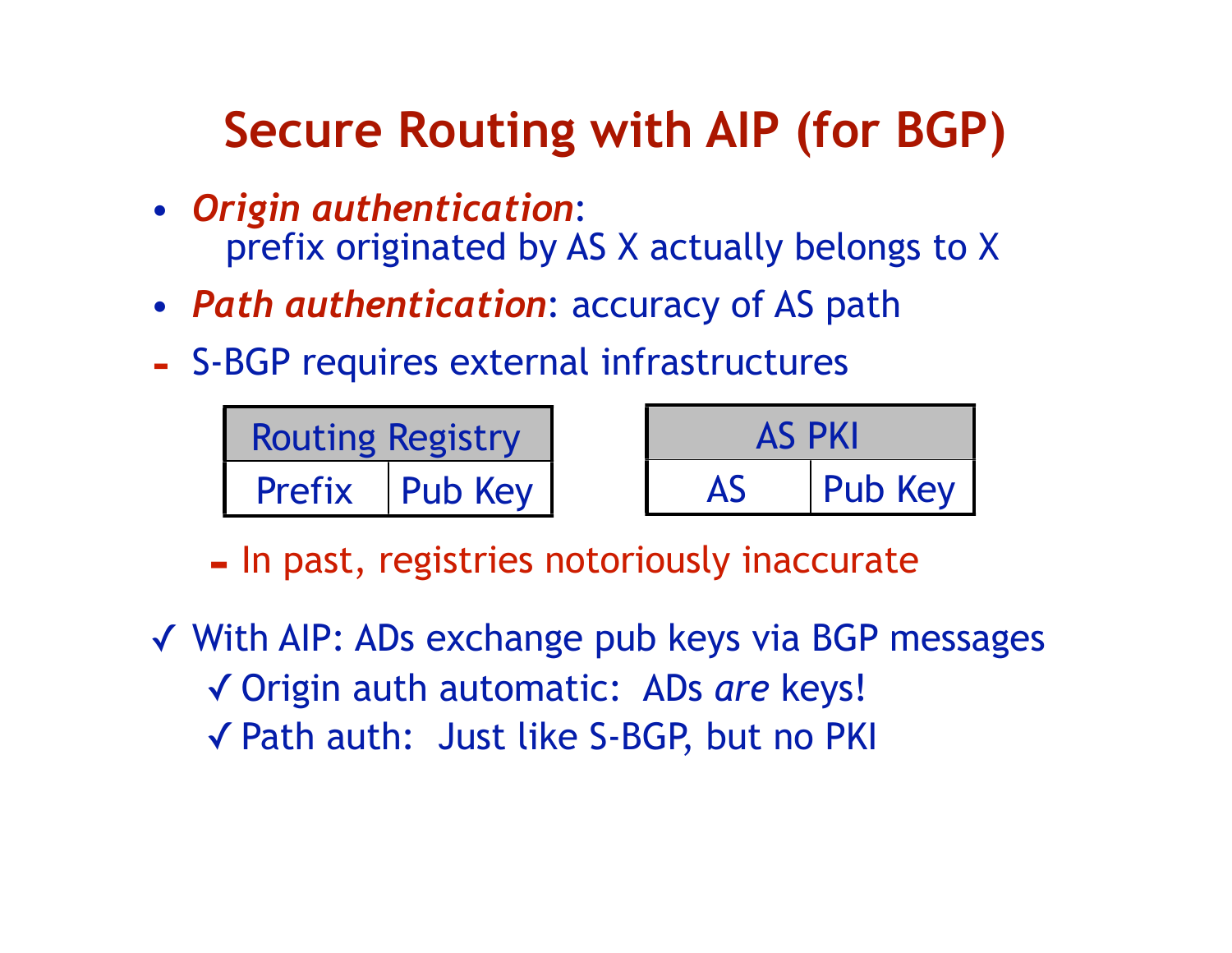### **Detecting & Preventing Spoofing**

• Self-certified entity can *prove* it sent message:



• Routers or hosts seeing packet can check the AD or EID using a challenge-response protocol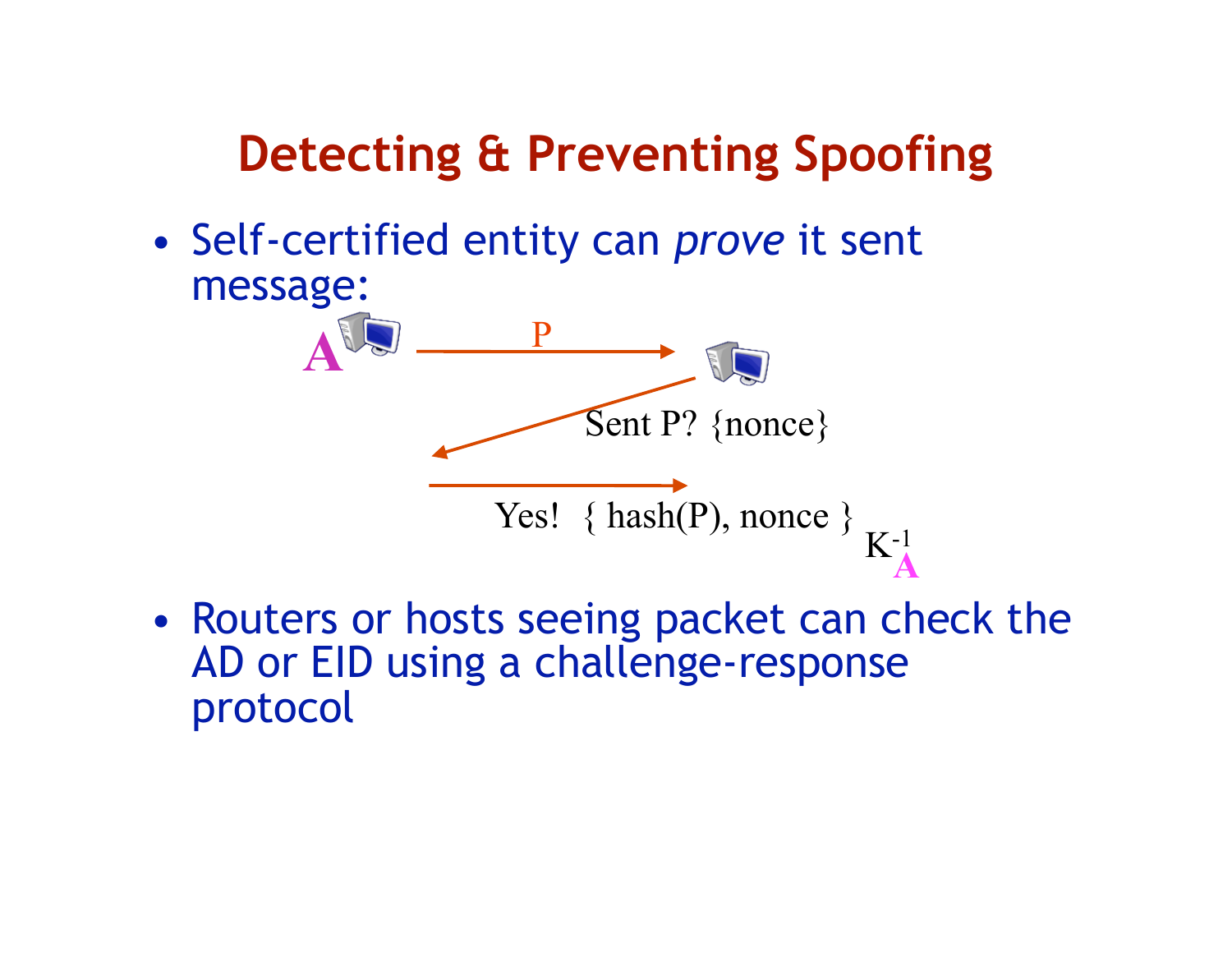# **Spoofing vs. Minting**

- AIP guarantee:
	- Nobody but X can claim to be X



- However:
	- X could invent a new identity (minting)

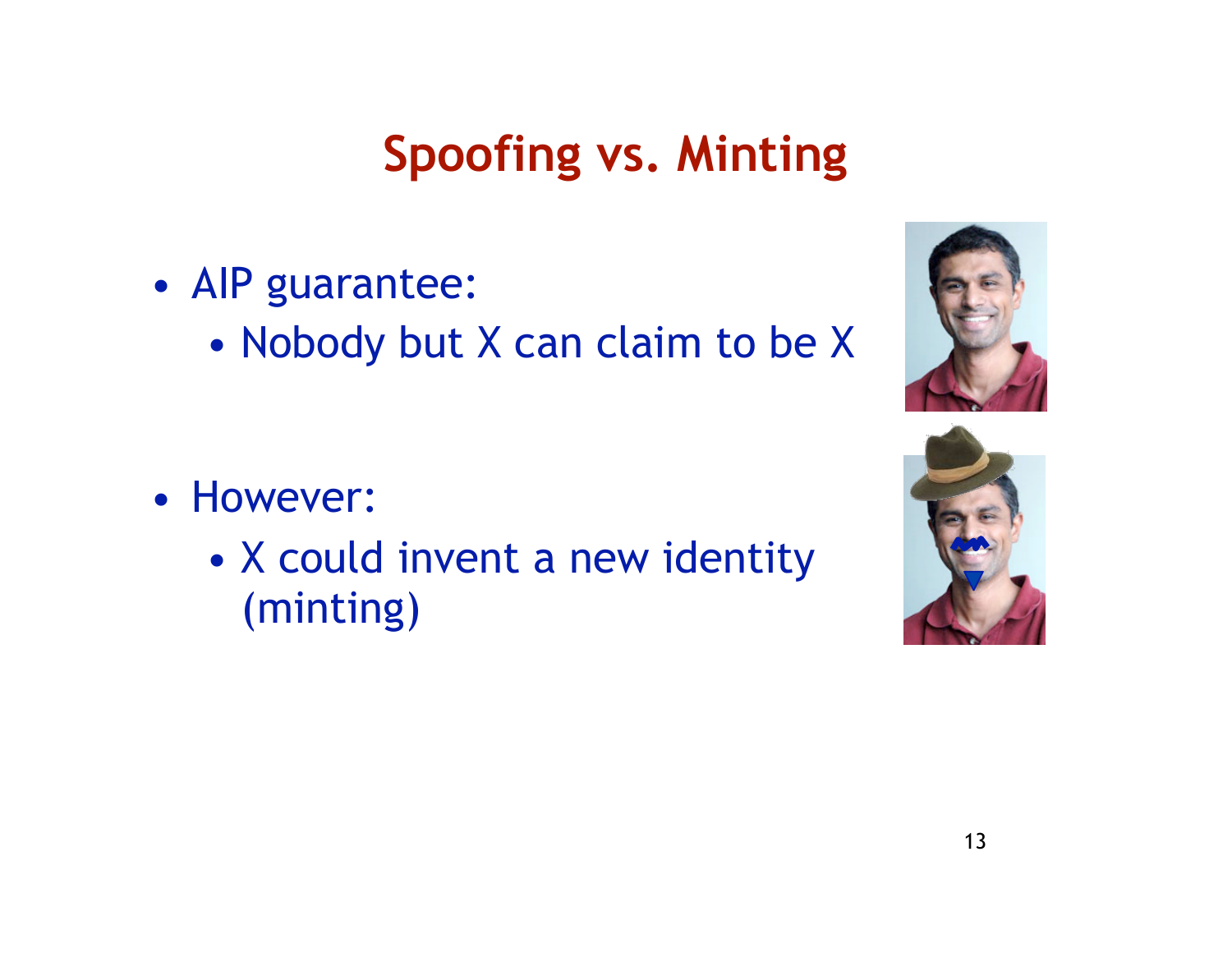# **Mitigating Minting**

- Peering ADs:
	- Today: List which ASes/Prefixes A can use (painful for clients and ISPs)
	- AIP: Configure reasonable limit on number of ADs can announce
- Edge ADs can limit EIDs similarly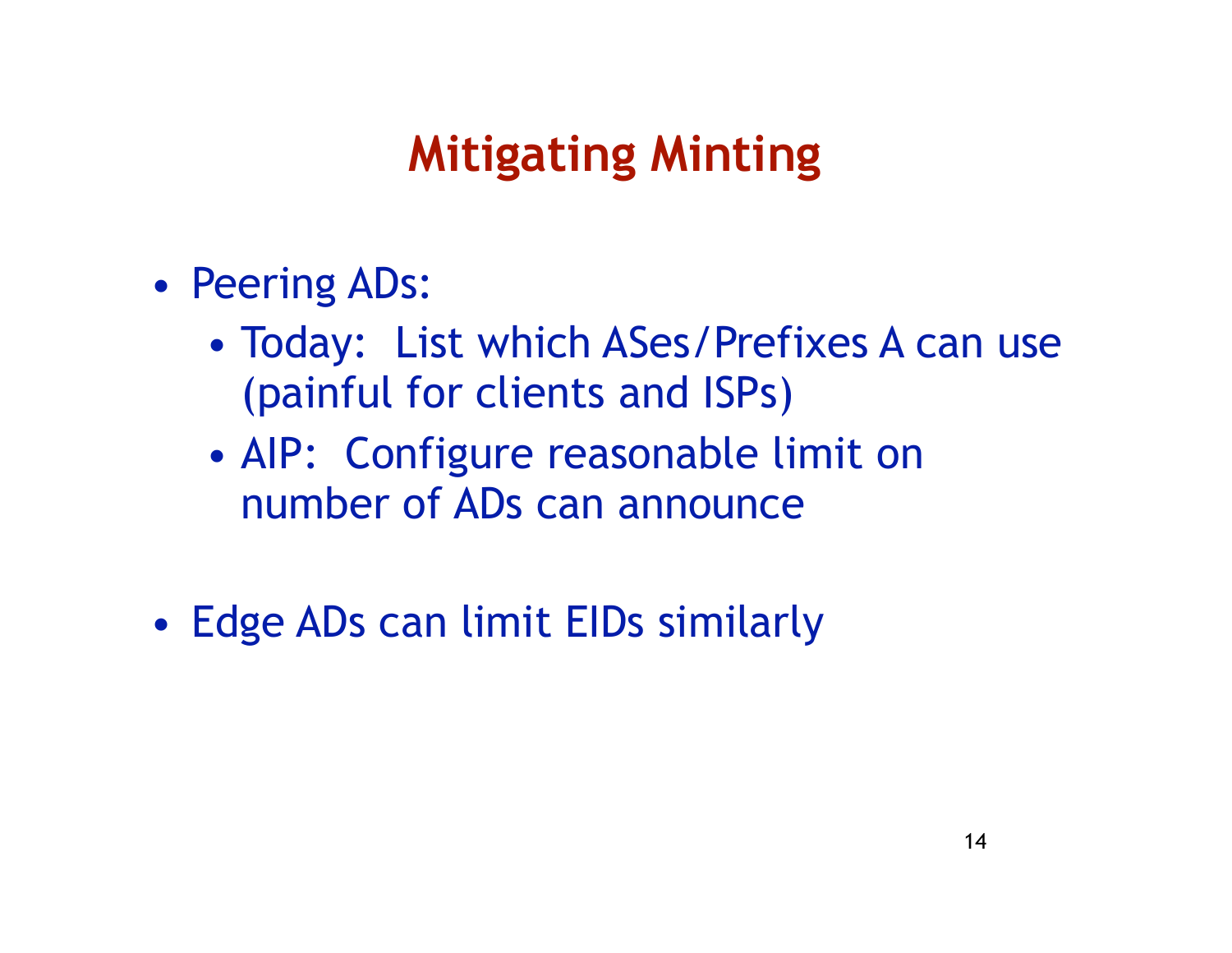# **AIP Enables Secure Shut-Off**

- Problem: Compromised zombie sending stream of unwanted traffic to victim
- Zombie is "well-intentioned", owner benign [Shaw]



- Shut-off scheme implemented in NIC (NIC firmware update requires physical access)
- Hardware requirements practical
	- Bloom filter for replay prevention (8MB SRAM)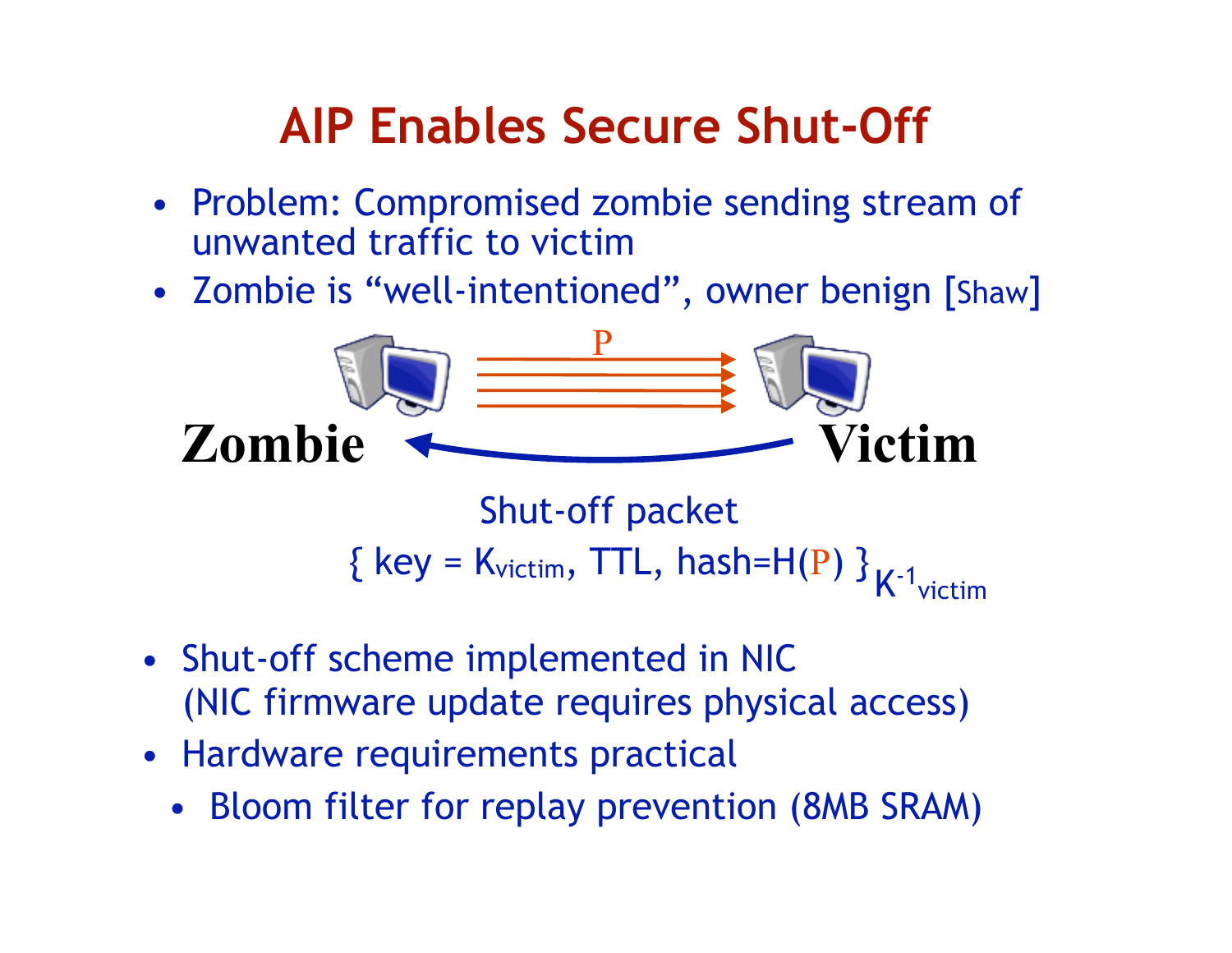#### **Can AIP Scale?**

- How big will the routing tables be?
	- # of entries: Scale from IP (ASes vs. prefixes vs. ADs)
	- Diameter: Shrinking in IP AIP: more ADs on path
	- Size of entries: Larger AIP addresses
- How much work to process updates?
	- Crypto overhead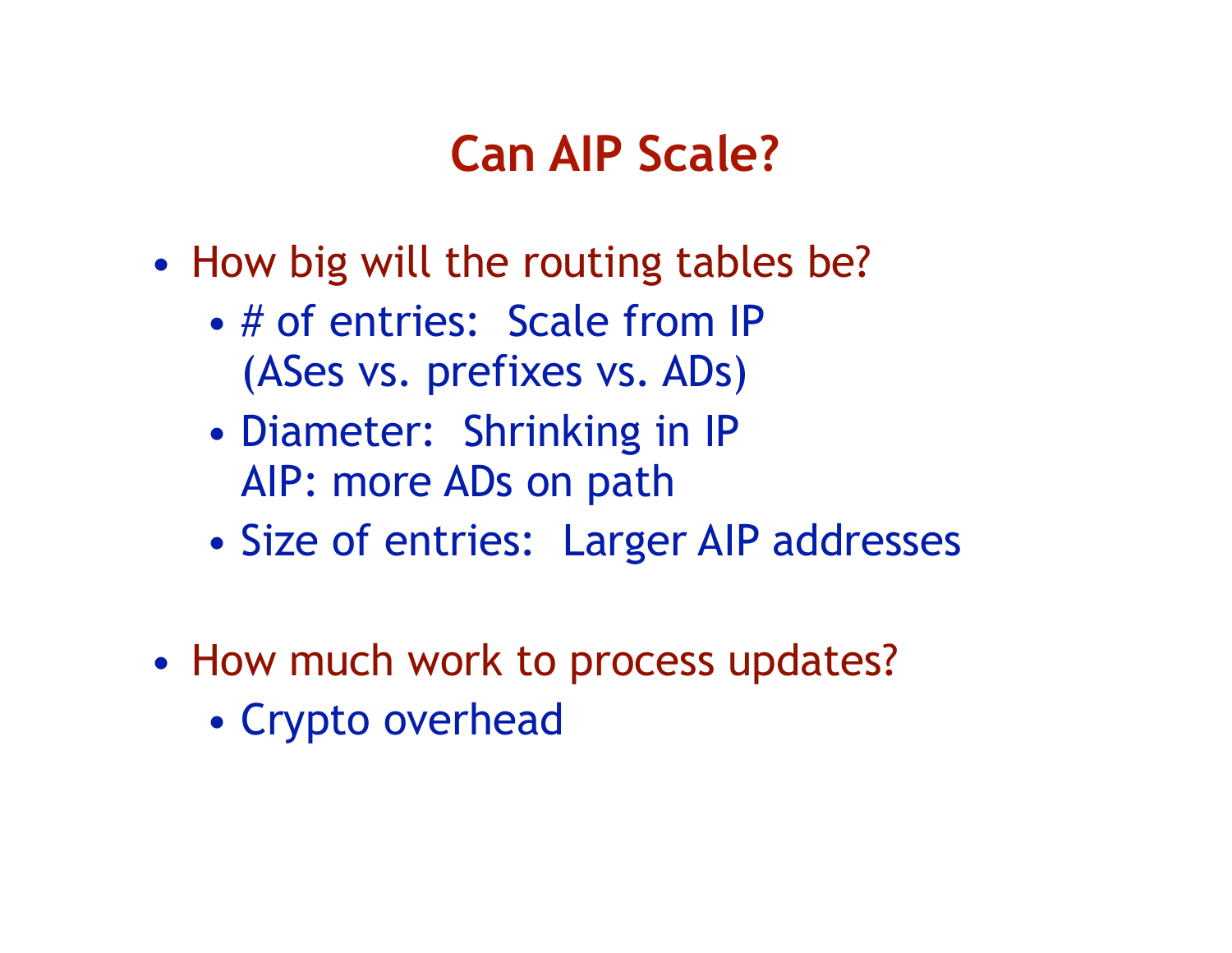#### **BGP Table Size Trends**

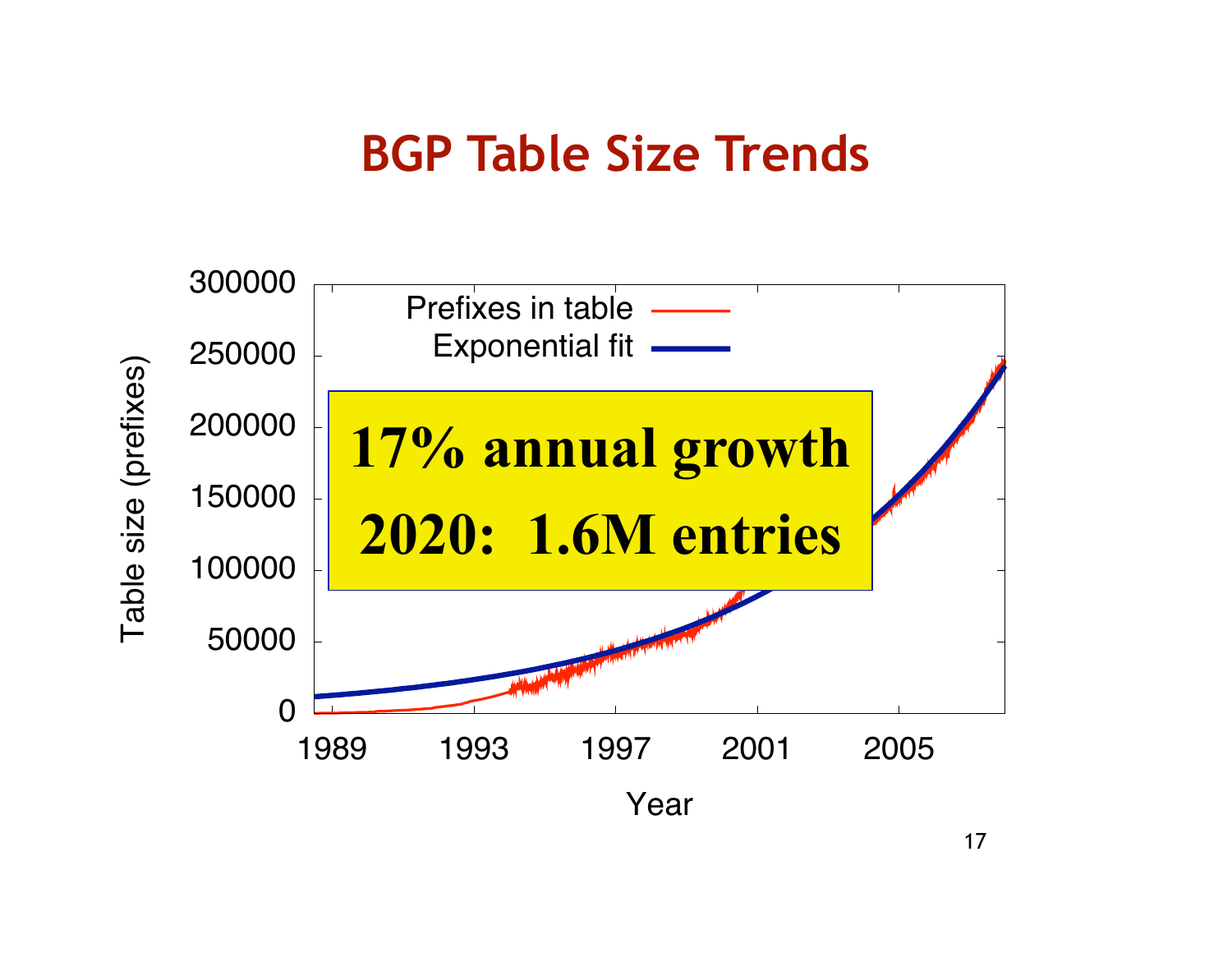#### **Growth vs. Hardware**

- Semiconductor industry roadmap projects doubling in ~3 years
	- $\cdot$  50% >> 17%. But let's look at some  $\#s...$

• In 2020, can we build a cost-effective router for AIP traffic?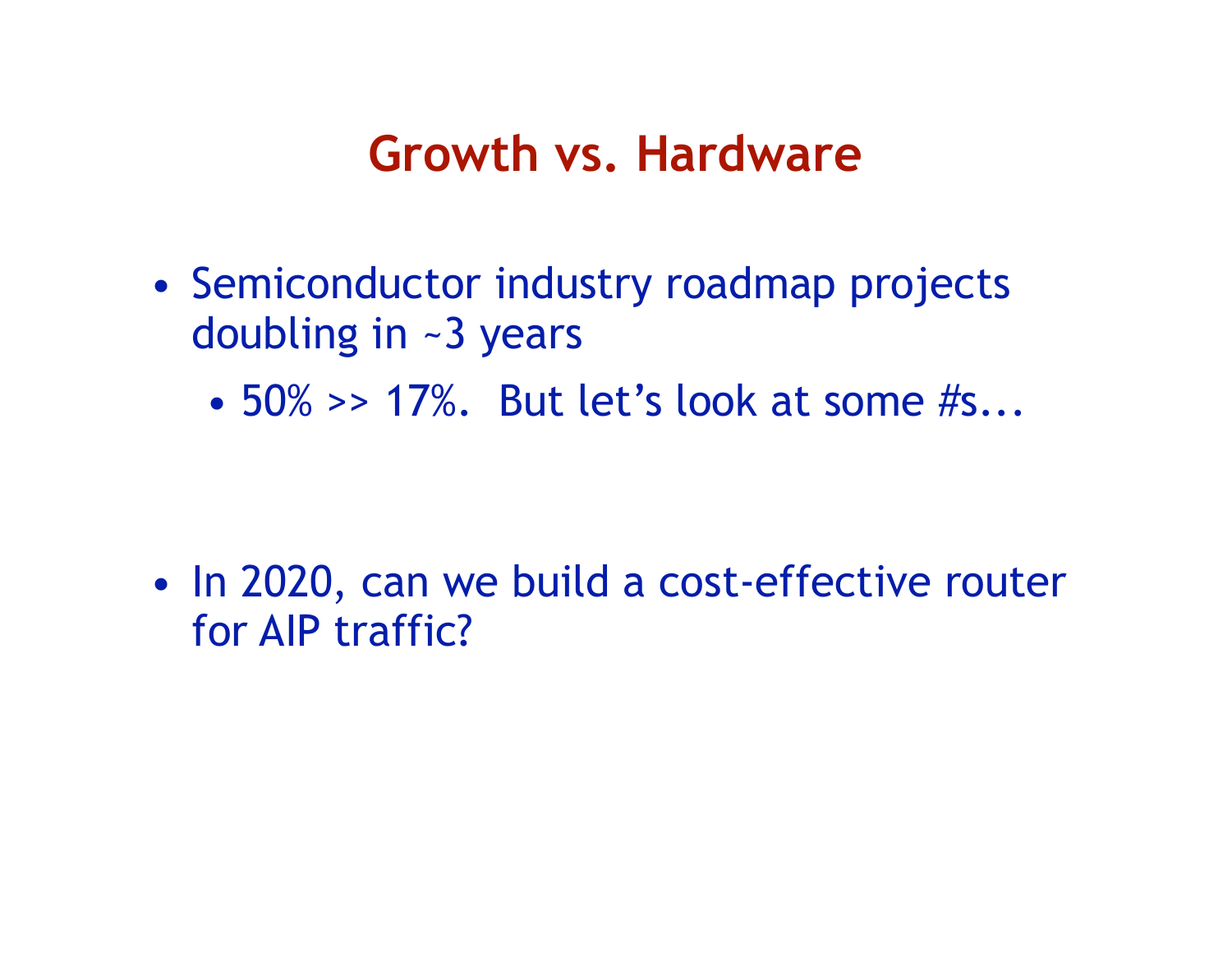# **RIB Memory (20 full-table peers, core)**

Gigabytes (2007 Dollars)

|            | 2007                 | 2011      | 2020                 |
|------------|----------------------|-----------|----------------------|
| <b>IIP</b> | $ 0.4 \times (530) $ | 0.7 (514) | $ 2.9 \text{ } (57)$ |
| <b>AIP</b> | 1.3(5103)            | 2.0 (540) | 8.2(521)             |

- By 2020...
	- FIB: Will grow 5-9x
	- DRAM, SRAM, TCAM: 16x growth per \$

Without counting evices will increas ver 8 GB/S c  $\frac{1}{U}$  Data Kates VII SUMMULLY DIN  $\frac{1}{2}$ UVCI 0 UD/8 UY 2022 "I/O Data Rates on commodity DRAM devices will increase to over 8 GB/s by 2022" *ITRS 2007 roadmap*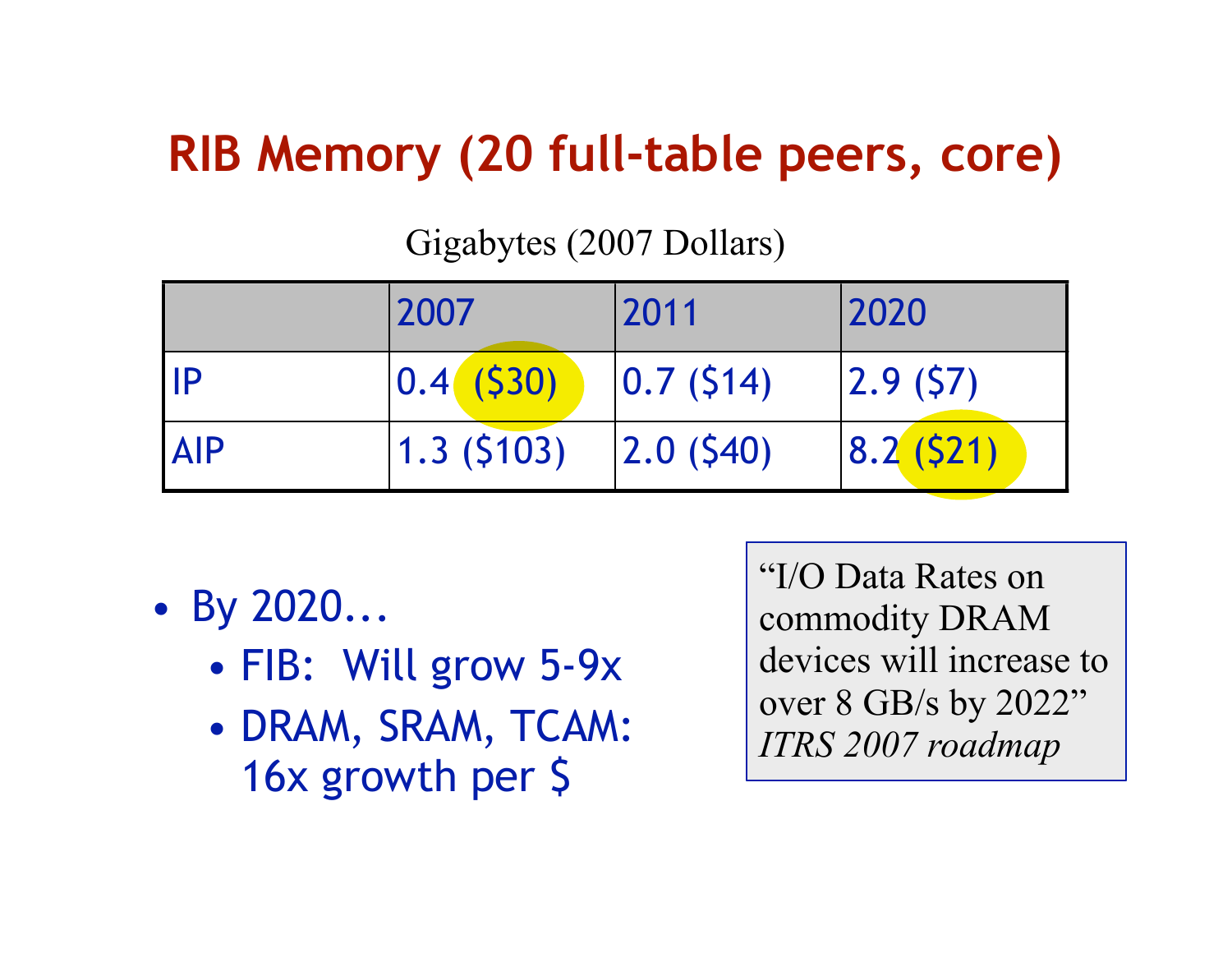#### **But what about speed?**

- Scariest challenge: Update processing
	- Load ~20 full tables on boot, *fast*.
	- ... And do S-BGP style crypto verification
- Limitations: Memory bandwidth, crypto CPU
	- Memory bandwidth: 8.2GB of memory; *today's* memory can handle 1.7GB/sec.
		- Without AIP/S-BGP future router could load in ~30 seconds.
	- With crypto, however...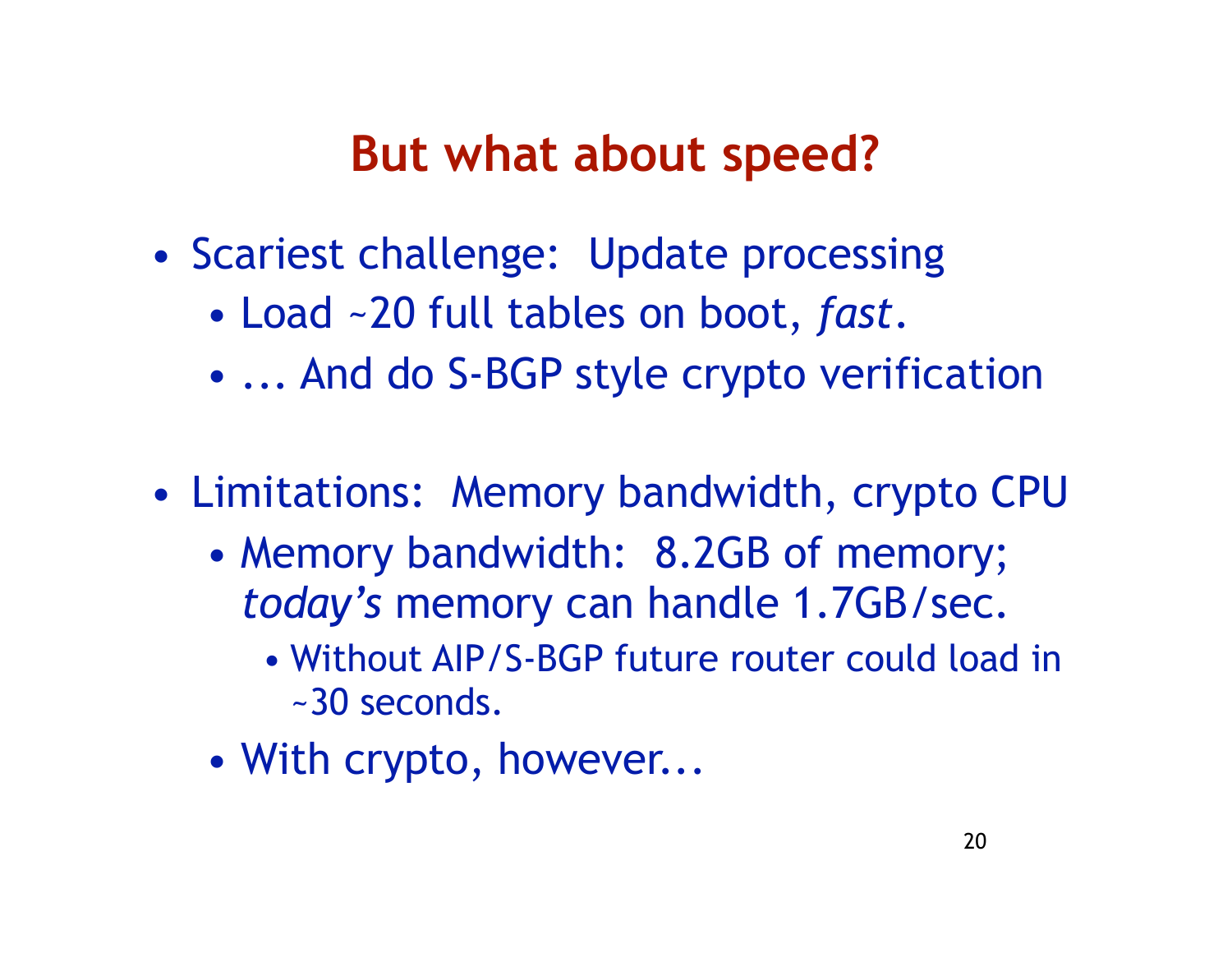# **Crypto overhead still hurts**

- Process update: Validate RSA signature
- Trivially parallelized

|                                              | 2008<br>(2.8Ghz quad-core) | 2020           |
|----------------------------------------------|----------------------------|----------------|
| <b>IRSA Validate</b>                         | 35k/sec                    | 480k/sec       |
| <b>AIP/S-BGP Table 1-141 seconds</b><br>Load |                            | $~566$ seconds |

• Worst-case result - crypto acceleration or clever BGP tricks reduce time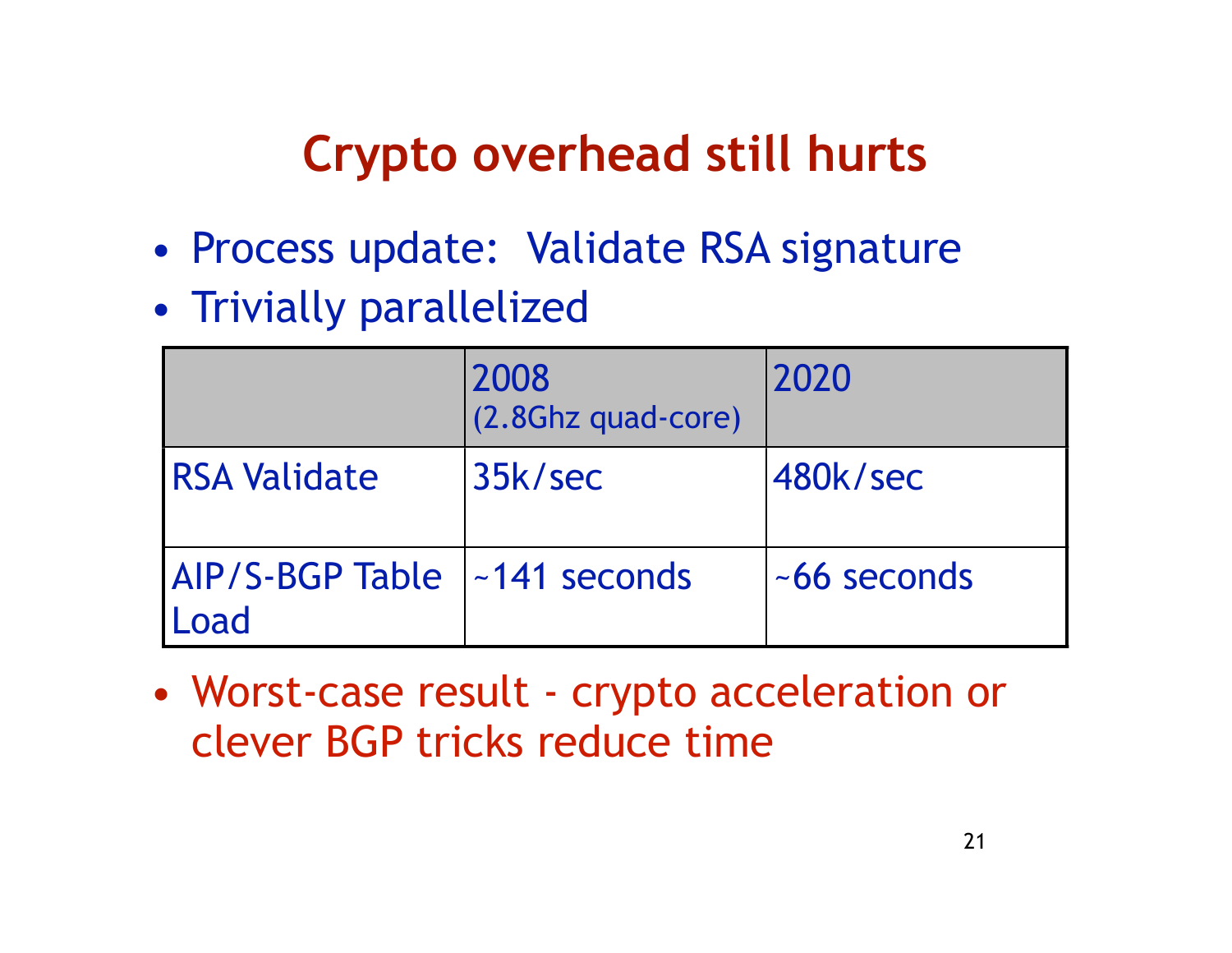# **Scaling summary**

• Assuming continued network growth and semiconductor trends...

✓ An AIP router in 2020 will be cheaper than an IP router in 2007

(From RIB/FIB perspective)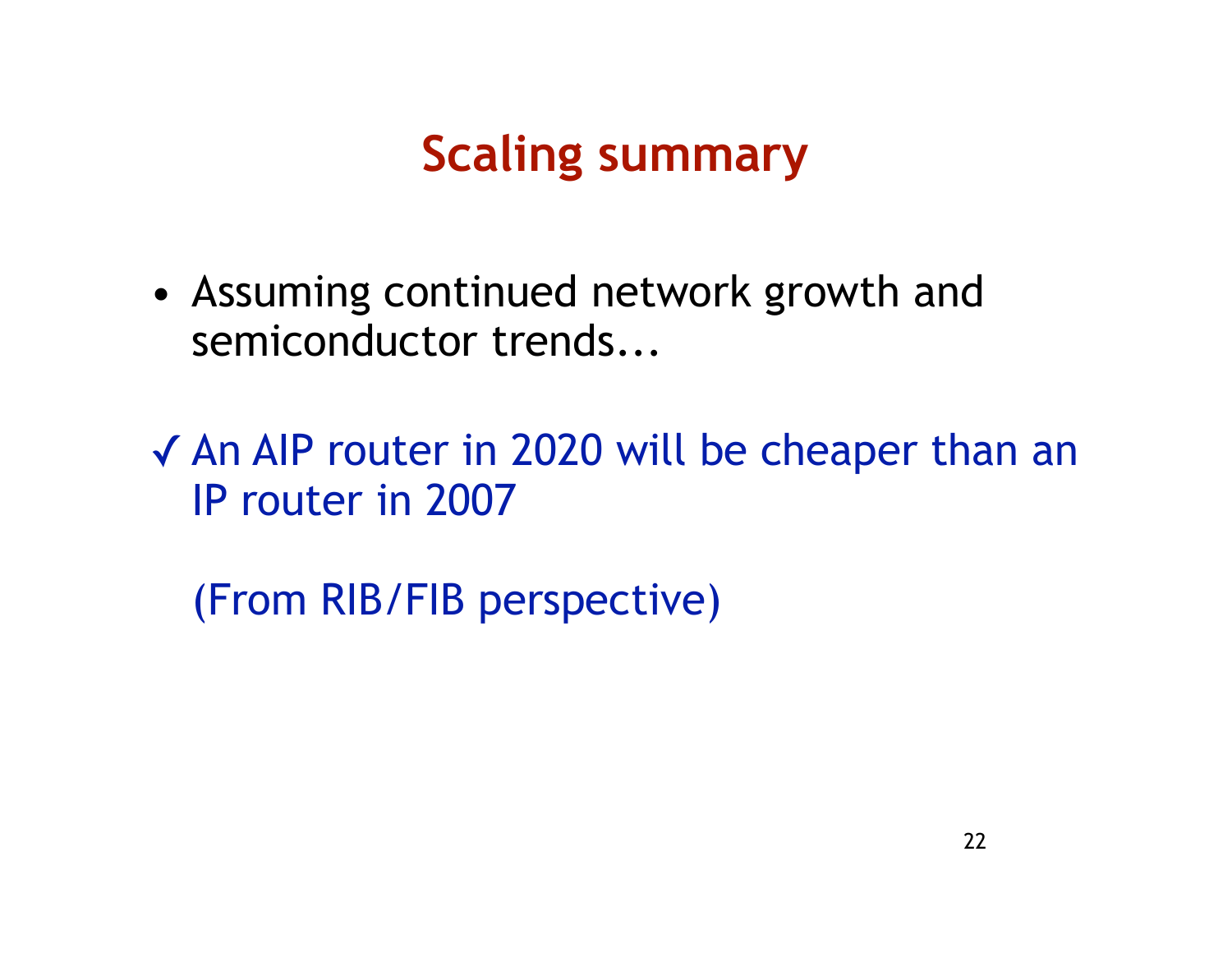# **Things I haven't talked about**

- AIP still requires DNS to go from name->AIP
- Traffic engineering
- Detecting key compromise
- Key management (2 level hierarchy)
- Hierarchical AIP addresses
	- beyond the 2-level flat hierarchy presented here
- AIP's benefits to mobility (HIP/TCP Migrate)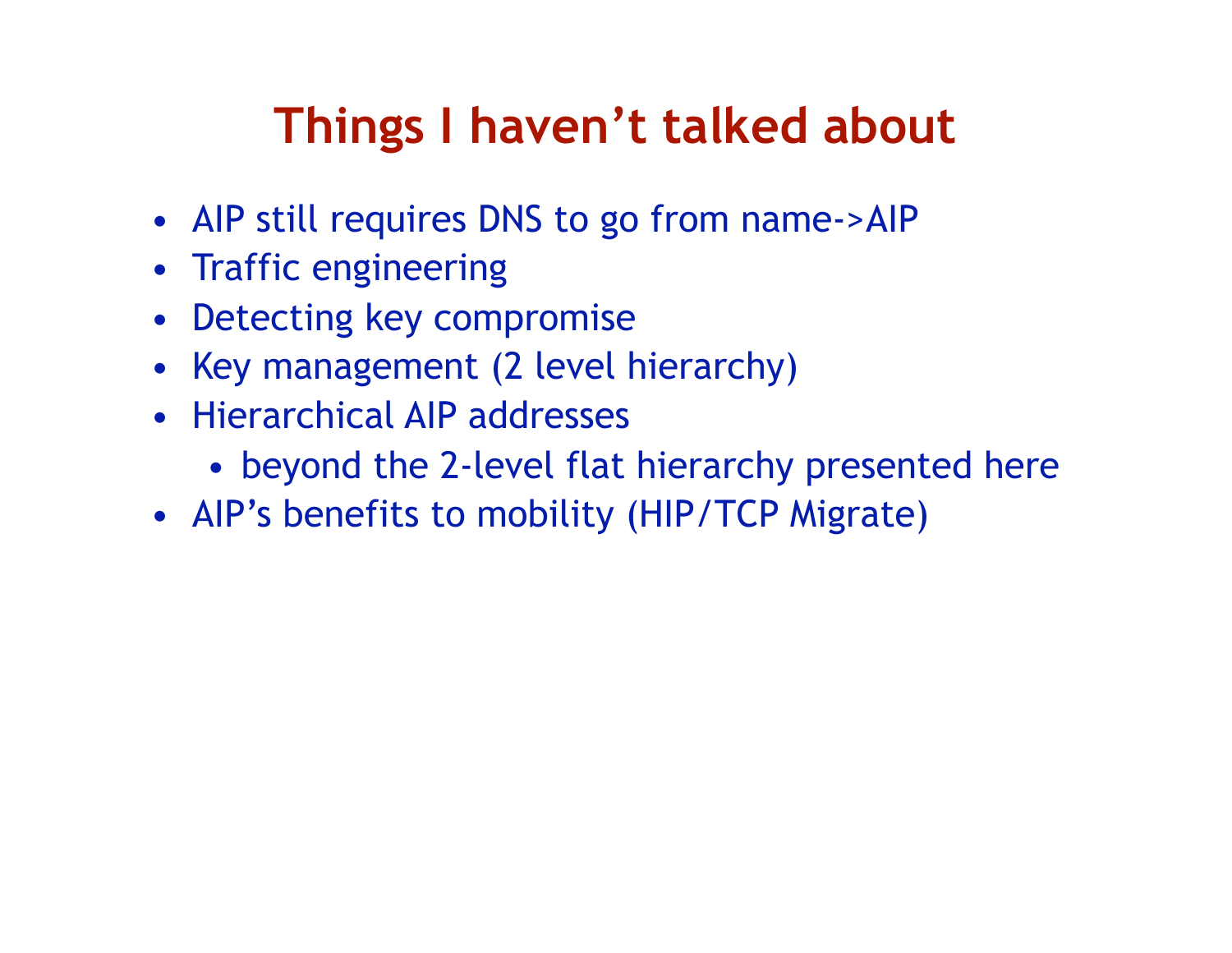# **Conclusion**

- Q: How to achieve network-layer accountability in an internetwork?
- A: **Self-certifying internetwork addresses**
	- AD:EID (AIP)
	- Each field derived from public keys
- **Accountability** *intrinsic* has many uses
- We believe AIP will scale **AIP composes well** with mechanisms for mobility, DoS mitigation, availability, etc.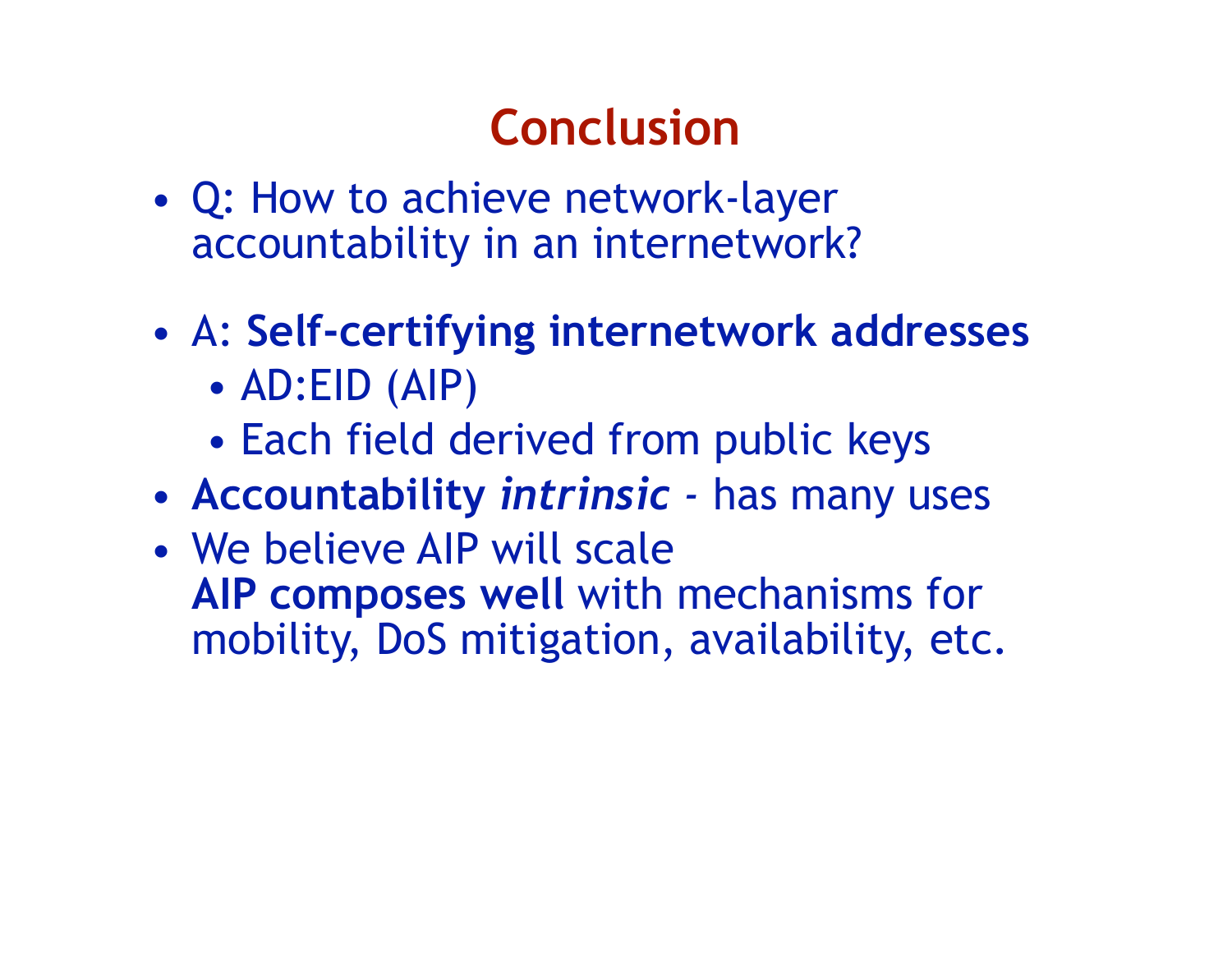# **Cryptographic Evolution**

| Crypto  | <b>Public Key Hash</b> | Interface          |
|---------|------------------------|--------------------|
| Version | $(144 \text{ bits})$   | $(8 \text{ bits})$ |

- Each crypto version: 1 combination of algorithm and parameters
- To move to new one:
	- Add support in *all* routers
	- Once reasonably global, start using
	- Begin phase-out of old version
- We anticipate ~5+ year cycle for this
- (Must pre-deploy one alternate version)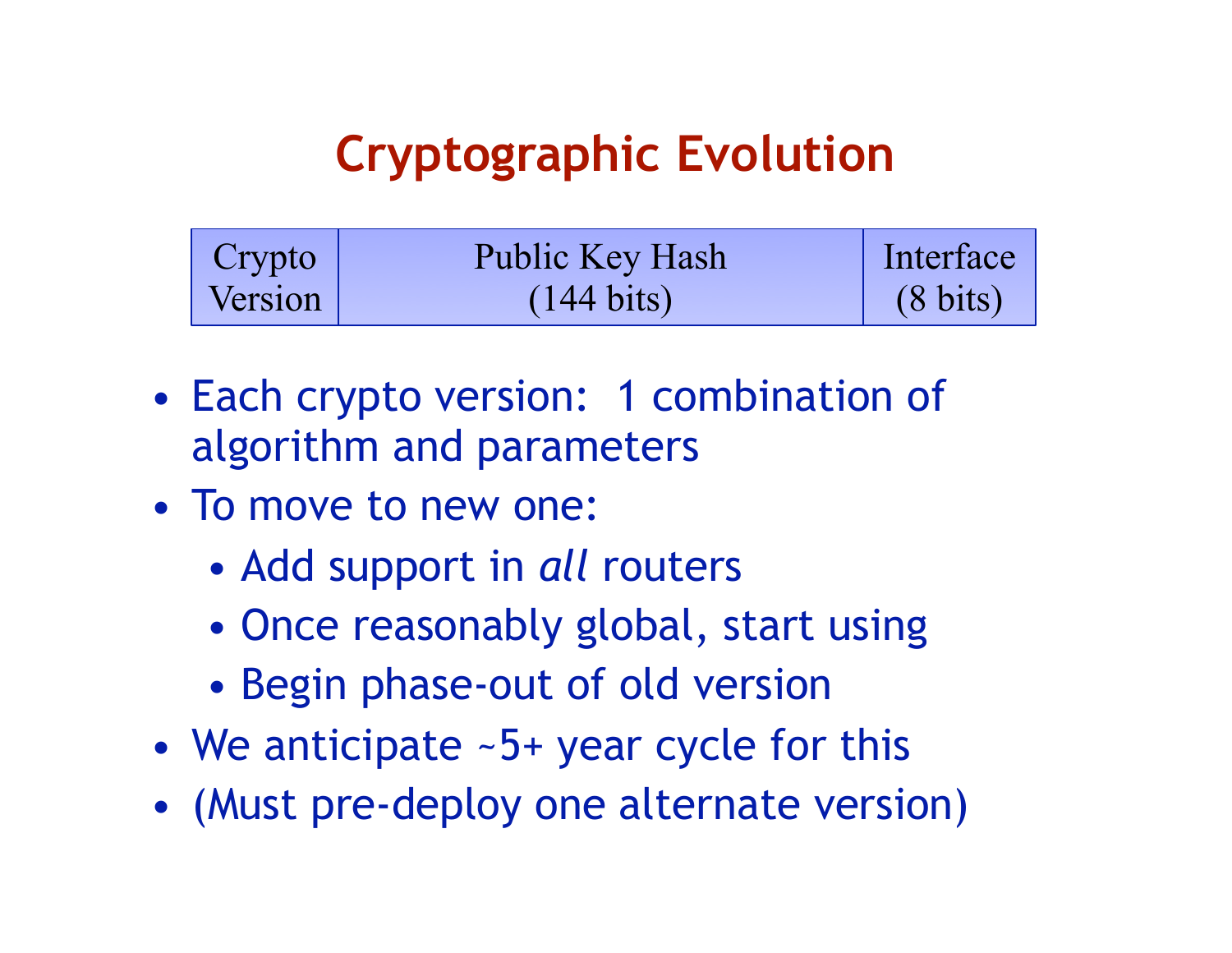### **What is an AD?**

- Group of addresses that
	- Are administered together
	- Would fail together under common failures
- Examples:
	- A campus, a local organization
- Non-examples:
	- CMU Pittsburgh / CMU Qatar
		- (Each would be different AD)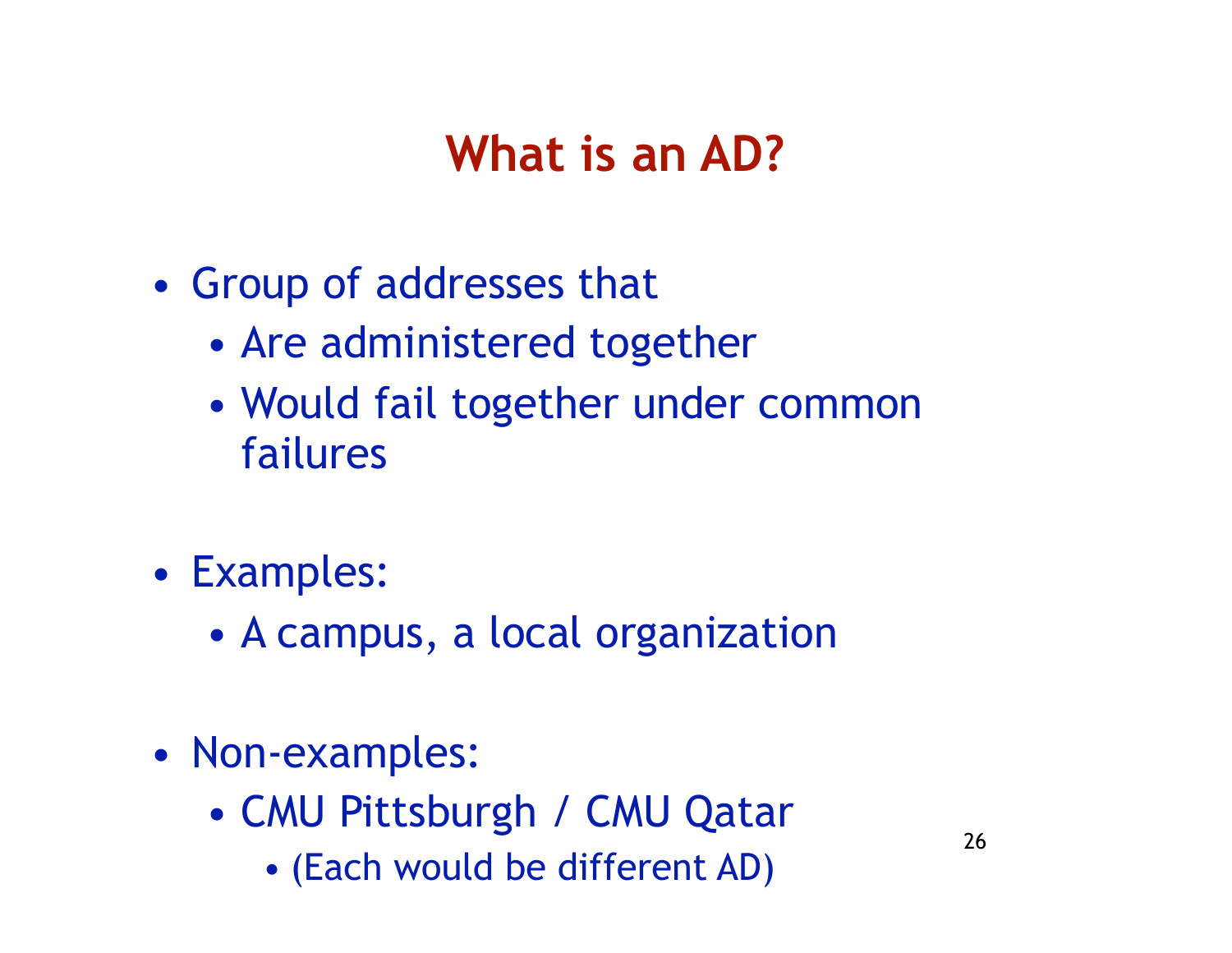# **Traffic Engineering**

- ADs are good match for inbound TE techniques - granularity of campus/ customer/reachable subnet
- If need finer-grained:
	- Note ECMP unchanged;
	- Note DNS load-balancing unchanged;
	- AIP address interface bits to sub-divide AD
	- 8 bits of interface space
	- partition to up to 255 "paths" to a domain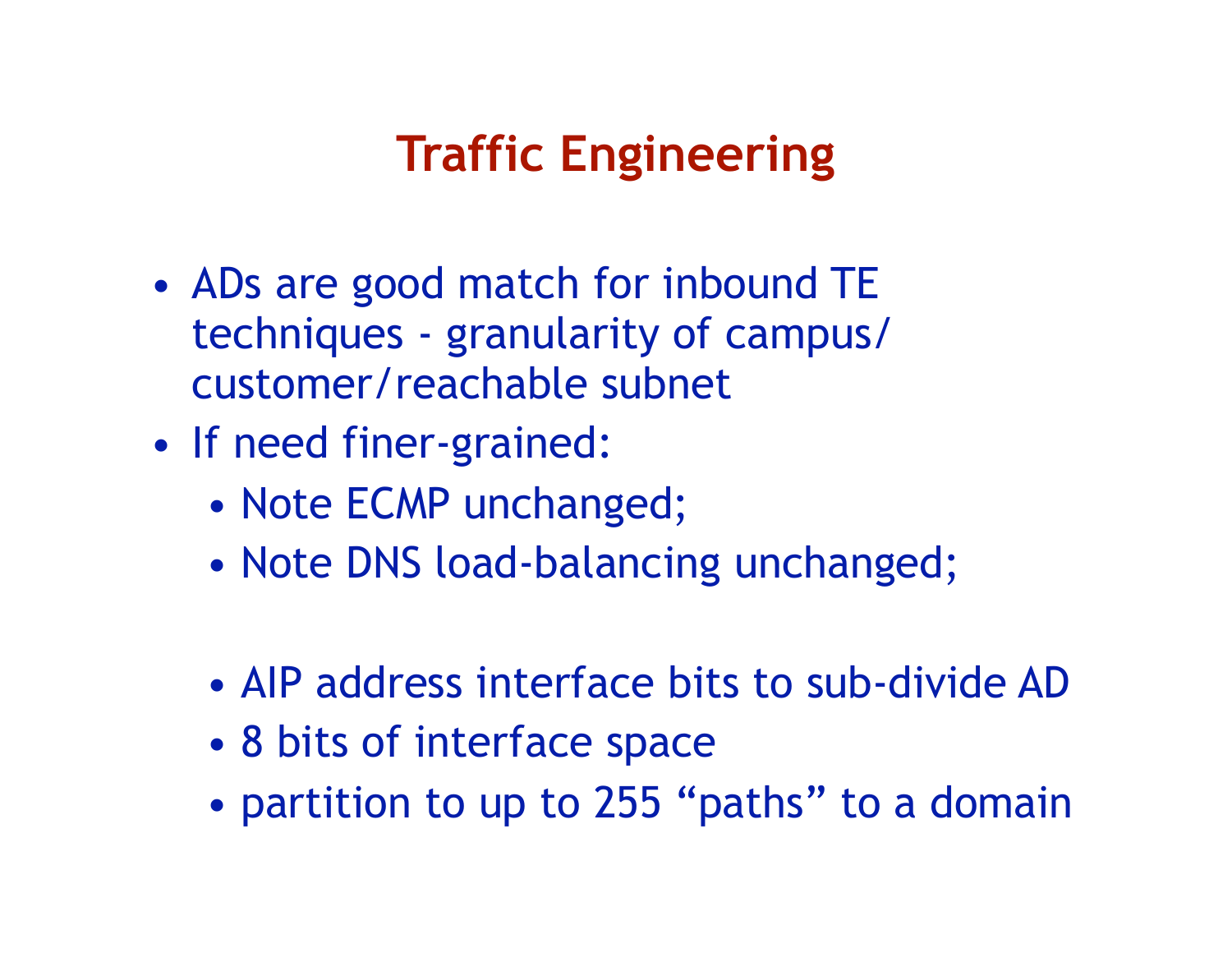# **Handling Key Compromise**

- *• Preventing:*
	- Two-level key hierarchy (master signs offline; routers have temporary key)
- *• Detecting*:
	- *•* Registry of addresses used
		- *•* e.g., AD registers "EID X is connecting through me"
		- *•* Registries simple: entirely self-certifying
- *• Recovering*:
	- Renumber + (self-certifying) revocation registry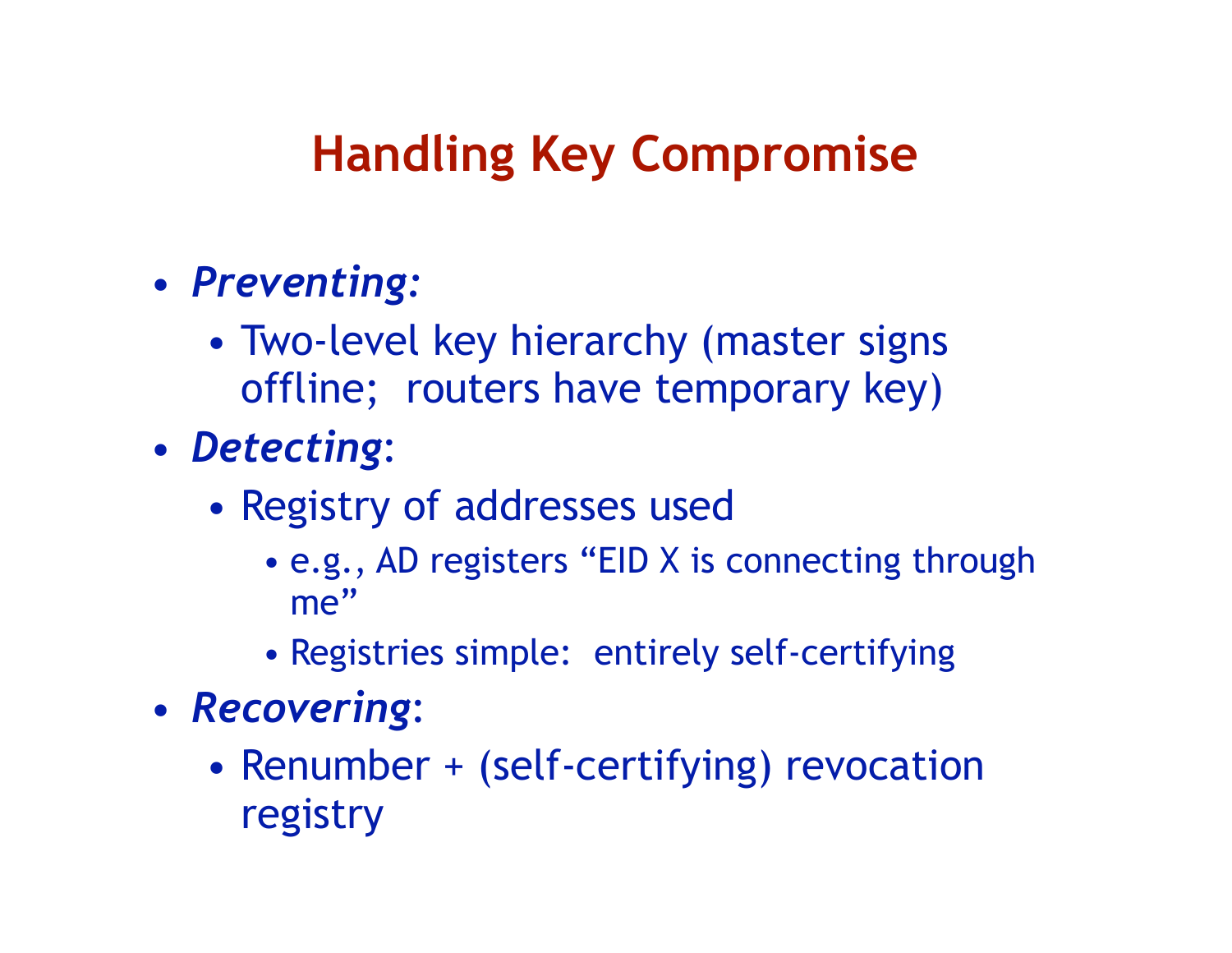#### **Shut-Off Replay Prevention**



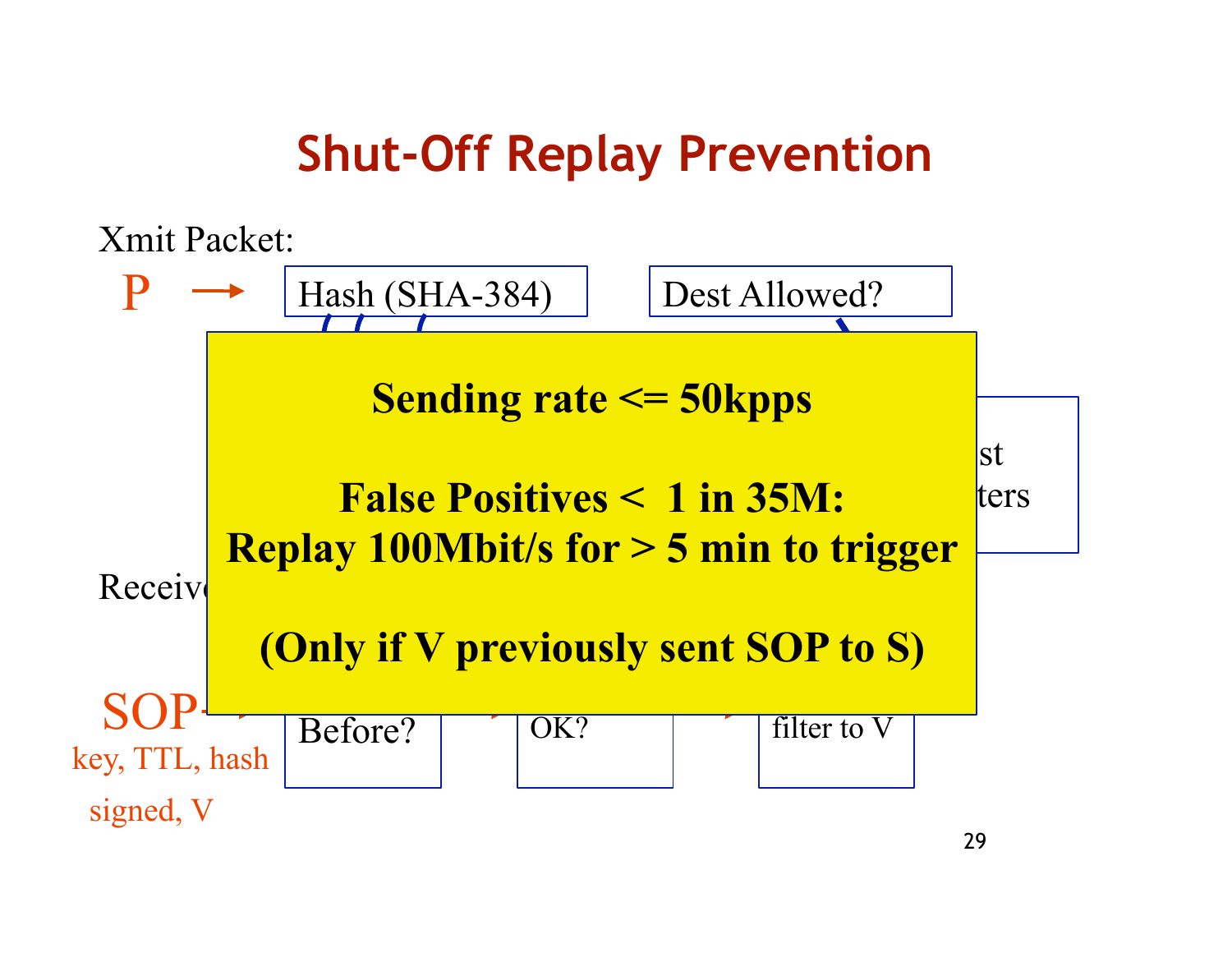# **Mutual Shut-Off**

- Attack:
	- Zombie Z wants to flood victim V
		- First, Z pings V. Gets response back.
		- Z sends Shut-Off packet to V.
		- Z floods V.
- Resolution:
	- Smart-NIC allows V to send SOPs at very low rate (1 per 30 seconds) even though filtered

■Hosts can mutually shut-off... 30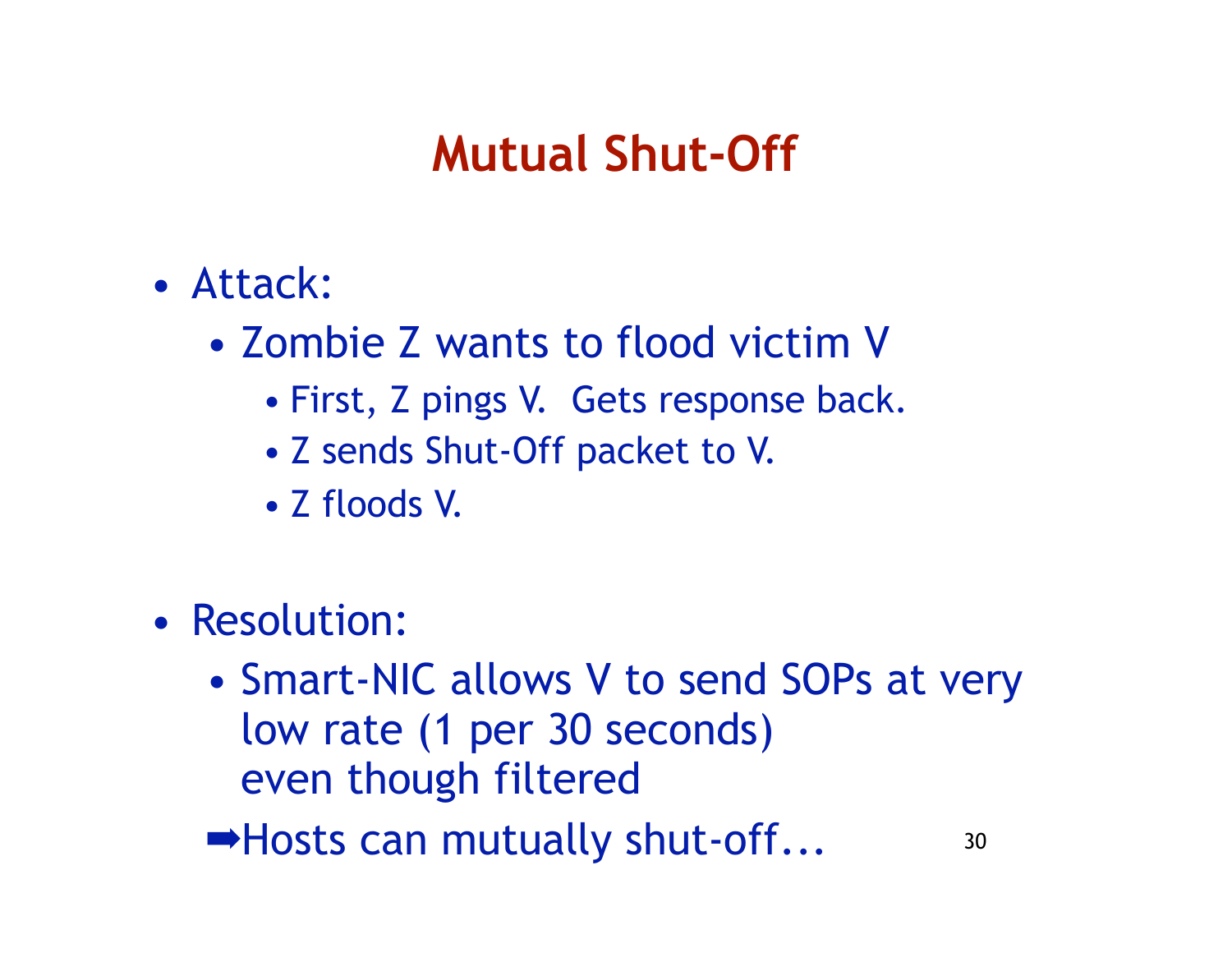#### **AIP Address**

| Crypto  | Public Key Hash      | Interface          |
|---------|----------------------|--------------------|
| Version | $(144 \text{ bits})$ | $(8 \text{ bits})$ |

#### **AIP Header**

| 'ers               | Normal IP headers |           |            |           |          |
|--------------------|-------------------|-----------|------------|-----------|----------|
|                    |                   | Random ID | $\#$ dests | next-dest | $#$ srcs |
| <b>Source EID</b>  |                   |           |            |           |          |
| Source AD          |                   |           |            |           |          |
| Dest EID           |                   |           |            |           |          |
| Dest AD (next hop) |                   |           |            |           |          |
| Dest AD Stack      |                   |           |            |           |          |
| Source AD Stack    |                   |           |            |           |          |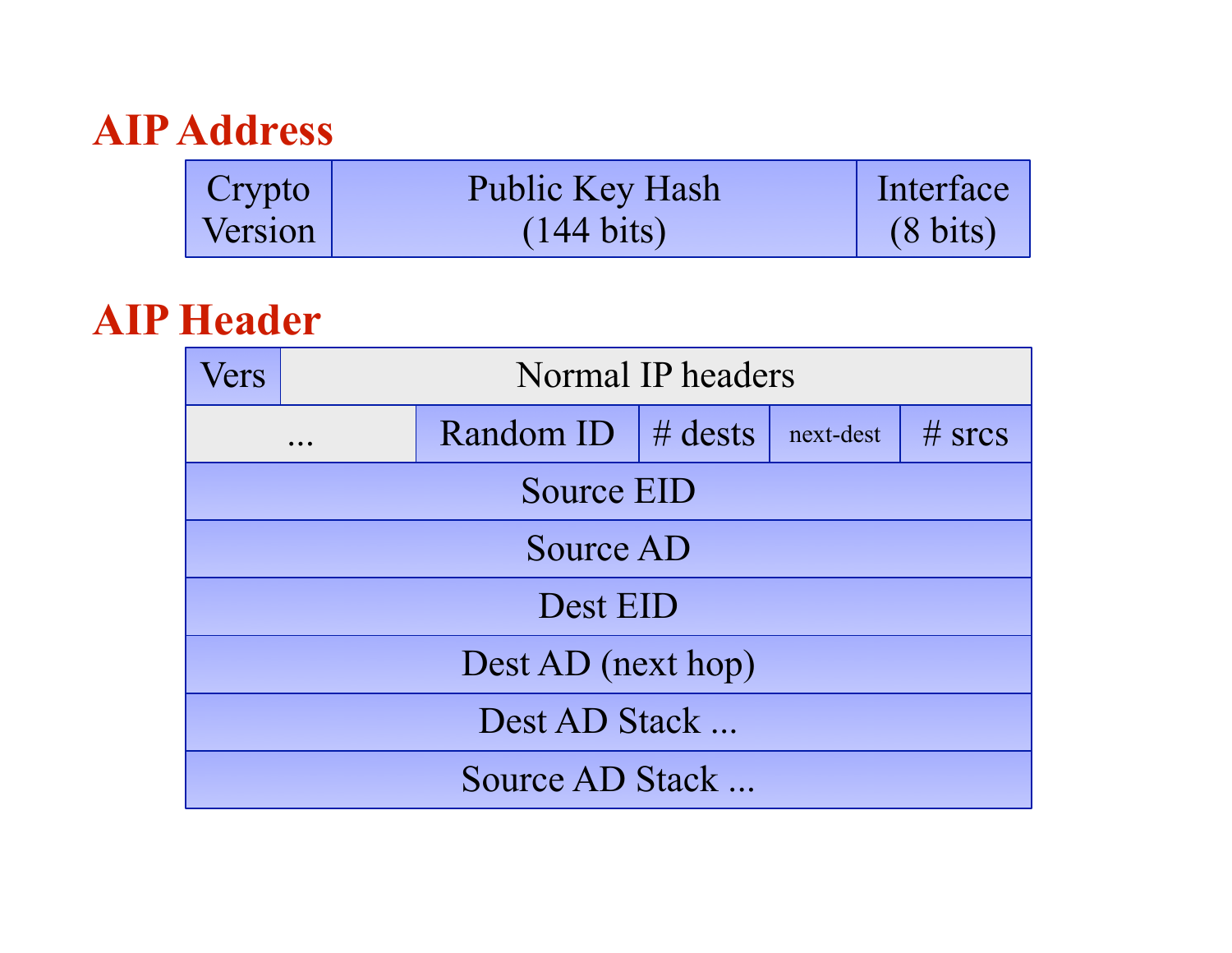#### **AIP Verification Protocol**

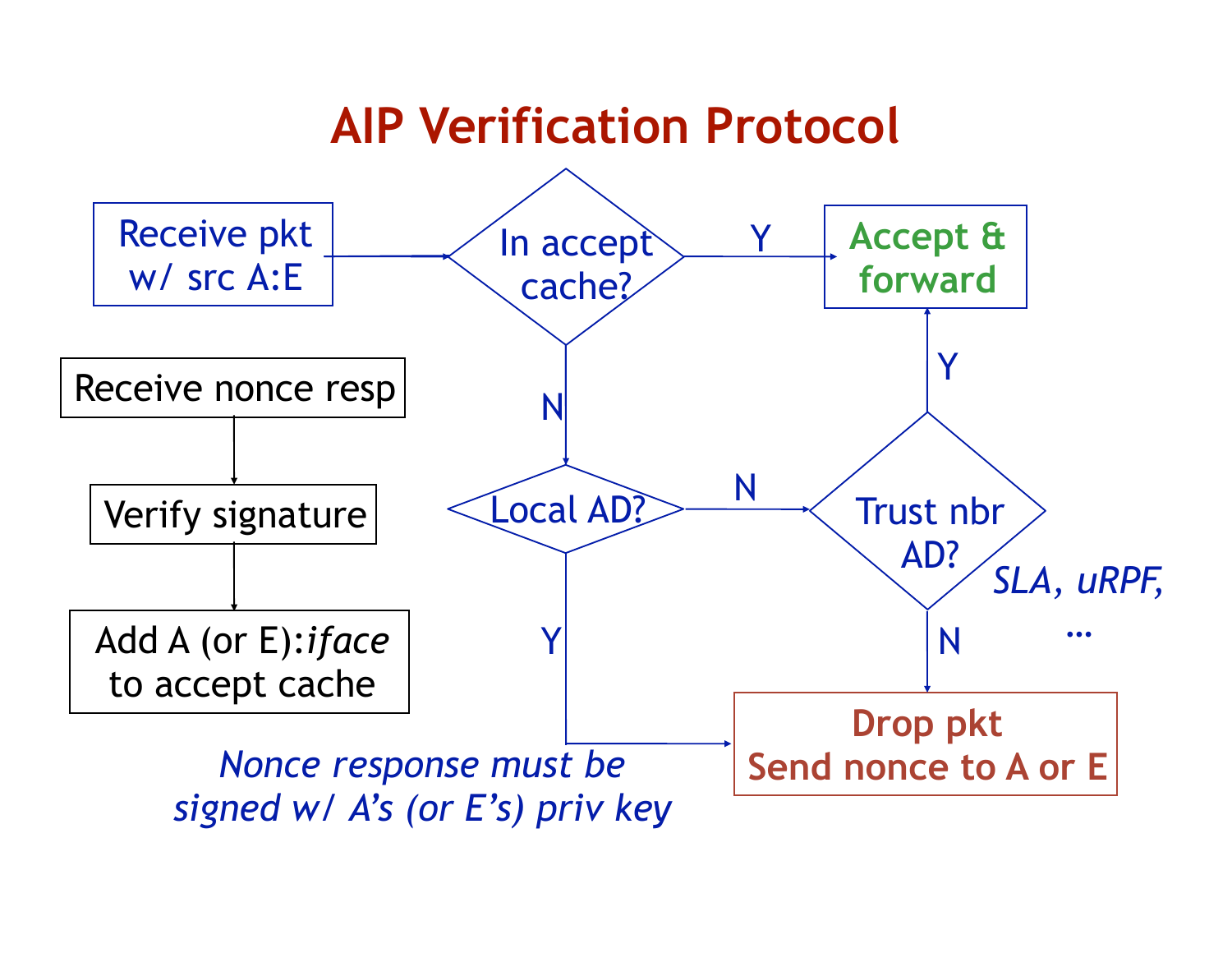#### **Protecting Those who Protect Themselves**

- To bound size of accept cache,
	- if too many entries of AD:x, AD:x2, ...
	- Upgrade to "wildcard": AD:\*
- If many compromised hots in AD, they can allow others to spoof AD
- If AD secure, nobody can spoof it